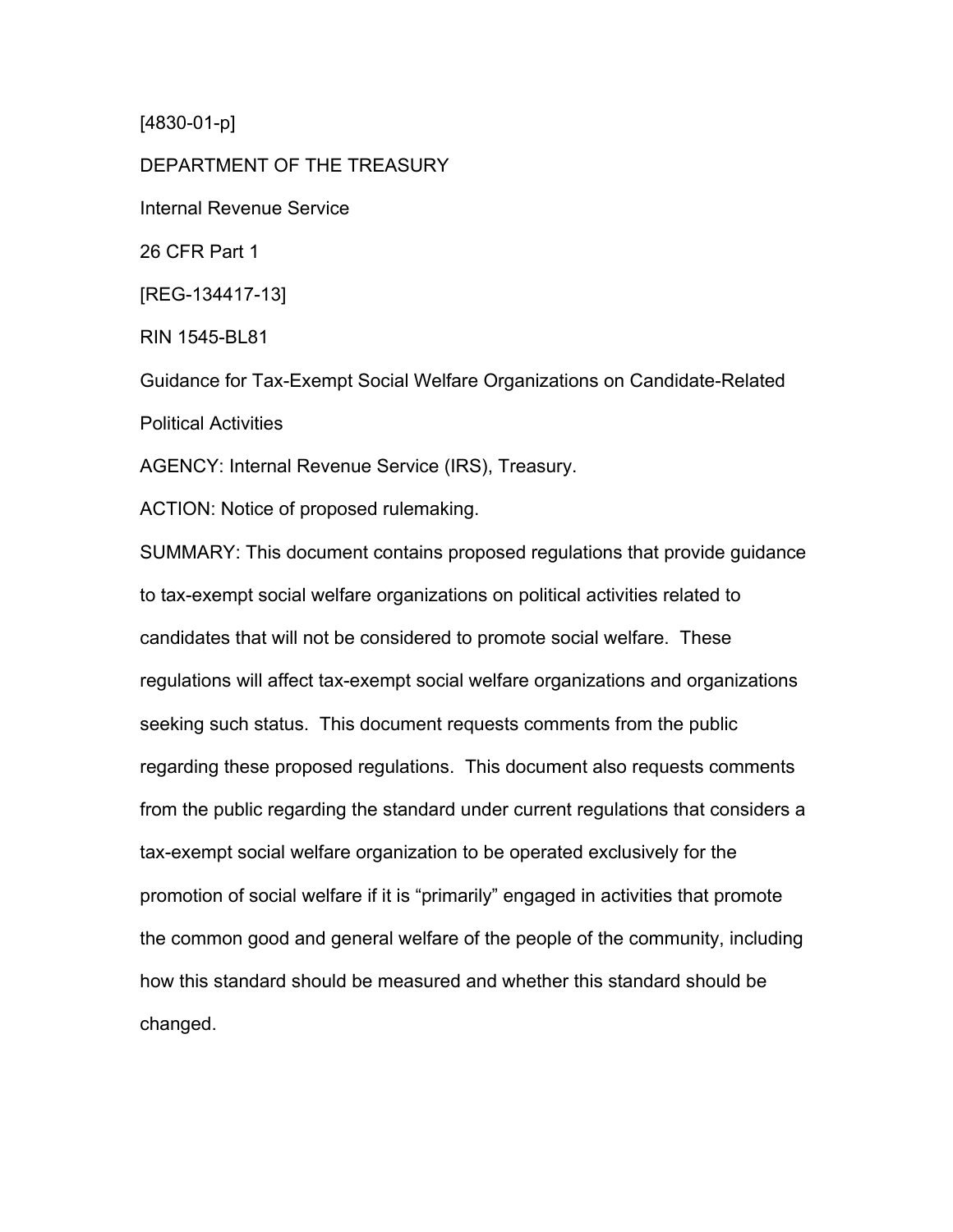DATES: Written or electronic comments and requests for a public hearing must be received by **[INSERT DATE 90 DAYS AFTER PUBLICATION OF THIS DOCUMENT IN THE FEDERAL REGISTER]**.

ADDRESSES: Send submissions to: CC:PA:LPD:PR (REG-134417-13), Room 5205, Internal Revenue Service, P.O. Box 7604, Ben Franklin Station, Washington, DC 20044. Submissions may be hand-delivered Monday through Friday between the hours of 8 a.m. and 4 p.m. to CC:PA:LPD:PR (REG-134417- 13), Courier's Desk, Internal Revenue Service, 1111 Constitution Avenue NW, Washington, DC, or sent electronically via the Federal eRulemaking Portal at http://www.regulations.gov (IRS REG-134417-13).

FOR FURTHER INFORMATION CONTACT: Concerning the proposed regulations, Amy F. Giuliano at (202) 317-5800; concerning submission of comments and requests for a public hearing, Oluwafunmilayo Taylor at (202) 317-6901 (not toll-free numbers).

SUPPLEMENTARY INFORMATION:

## **Paperwork Reduction Act**

The collection of information contained in this notice of proposed rulemaking has been submitted to the Office of Management and Budget for review in accordance with the Paperwork Reduction Act of 1995 (44 U.S.C. 3507(d)). Comments on the collection of information should be sent to the **Office of Management and Budget**, Attn: Desk Officer for the Department of the Treasury, Office of Information and Regulatory Affairs, Washington, DC 20503, with copies to the **Internal Revenue Service**, Attn: IRS Reports Clearance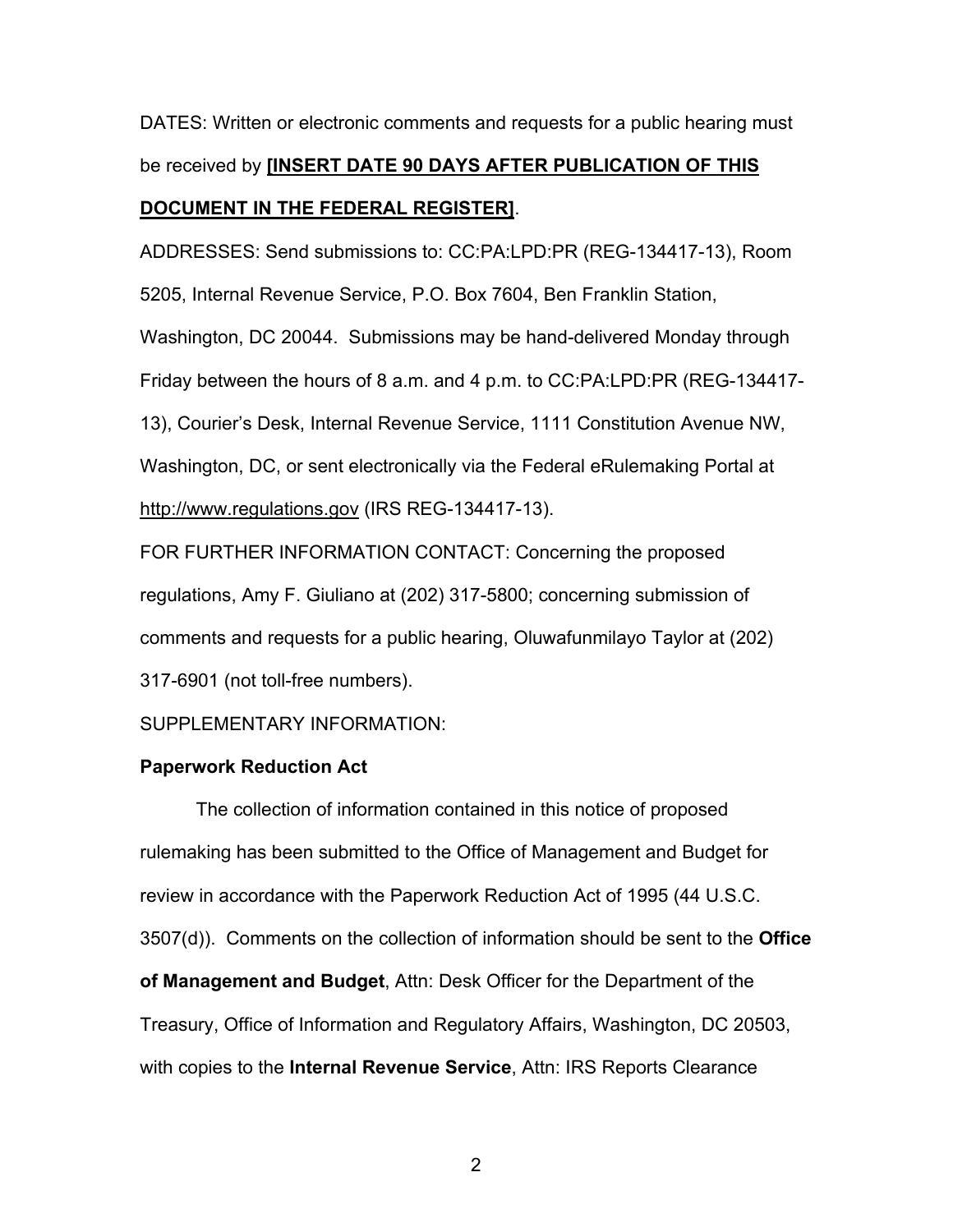Officer, SE:W:CAR:MP:T:T:SP, Washington, DC 20224. Comments on the collection of information should be received by **[INSERT DATE 60 DAYS AFTER** 

#### **PUBLICATION OF THIS DOCUMENT IN THE FEDERAL REGISTER]**.

Comments are specifically requested concerning:

Whether the proposed collection of information is necessary for the proper performance of the functions of the IRS, including whether the information will have practical utility;

The accuracy of the estimated burden associated with the proposed collection of information;

How the quality, utility, and clarity of the information to be collected may be enhanced; and

How the burden of complying with the proposed collection of information may be minimized, including through forms of information technology.

The collection of information in these proposed regulations is in §1.501(c)(4)-1(a)(2)(iii)(D), which provides a special rule for contributions by an organization described in section 501(c)(4) of the Internal Revenue Code (Code) to an organization described in section 501(c). Generally, a contribution by a section 501(c)(4) organization to a section 501(c) organization that engages in candidate-related political activity will be considered candidate-related political activity by the section  $501(c)(4)$  organization. The special rule in  $\S1.501(c)(4)$ -1(a)(2)(iii)(D) provides that a contribution to a section 501(c) organization will not be treated as a contribution to an organization engaged in candidate-related political activity if the contributor organization obtains a written representation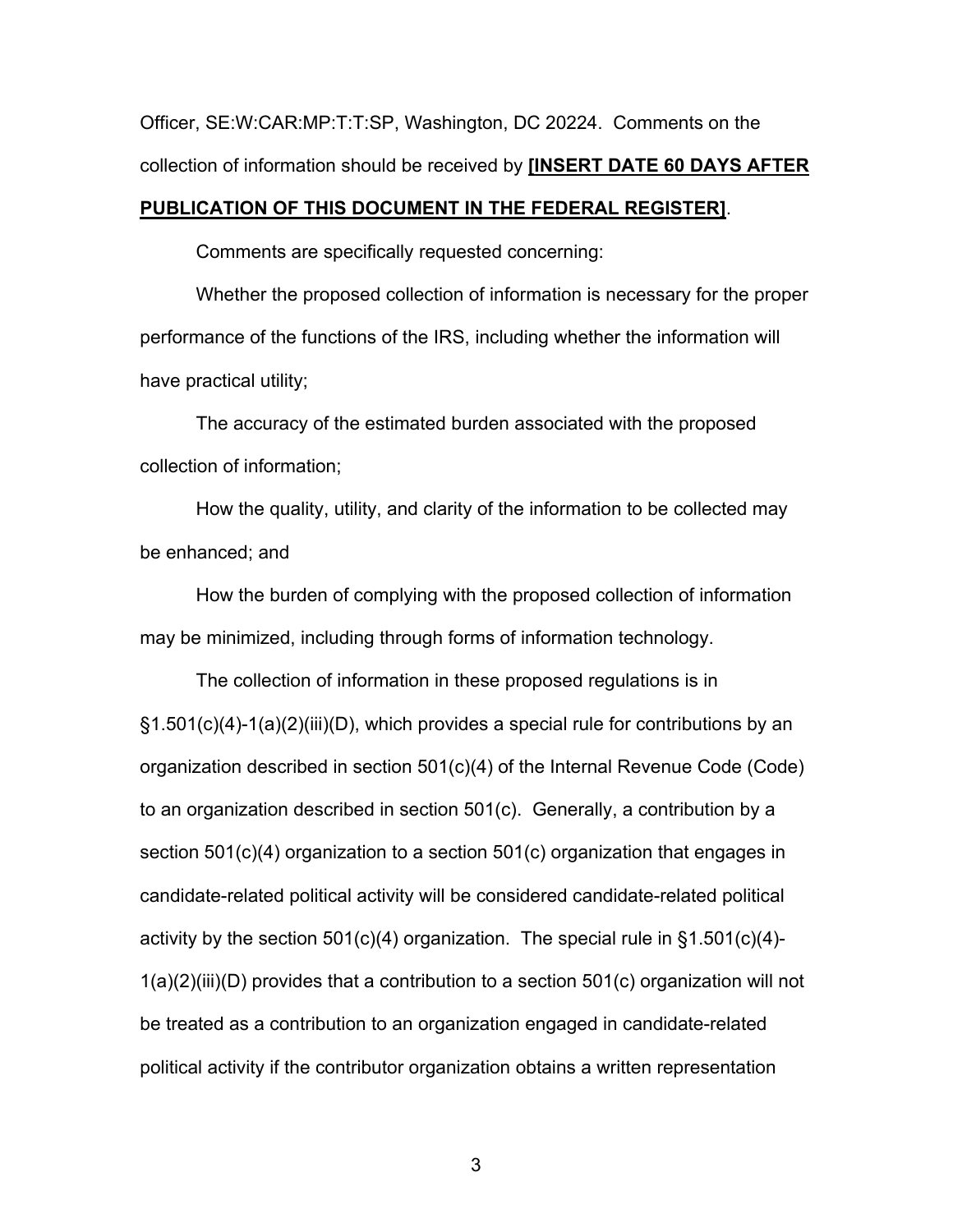from an authorized officer of the recipient organization stating that the recipient organization does not engage in any such activity and the contribution is subject to a written restriction that it not be used for candidate-related political activity. This special provision would not apply if the contributor organization knows or has reason to know that the representation is inaccurate or unreliable. The expected recordkeepers are section 501(c)(4) organizations that choose to contribute to, and to seek a written representation from, a section 501(c) organization.

Estimated number of recordkeepers: 2,000.

Estimated average annual burden hours per recordkeeper: 2 hours. Estimated total annual recordkeeping burden: 4,000 hours.

A particular section 501(c)(4) organization may require more or less time, depending on the number of contributions for which a representation is sought.

An agency may not conduct or sponsor, and a person is not required to respond to, a collection of information unless it displays a valid control number assigned by the Office of Management and Budget.

Books or records relating to a collection of information must be retained as long as their contents may become material in the administration of any internal revenue law. Generally, tax returns and return information are confidential, as required by section 6103.

#### **Background**

Section 501(c)(4) of the Code provides a Federal income tax exemption, in part, for "[c]ivic leagues or organizations not organized for profit but operated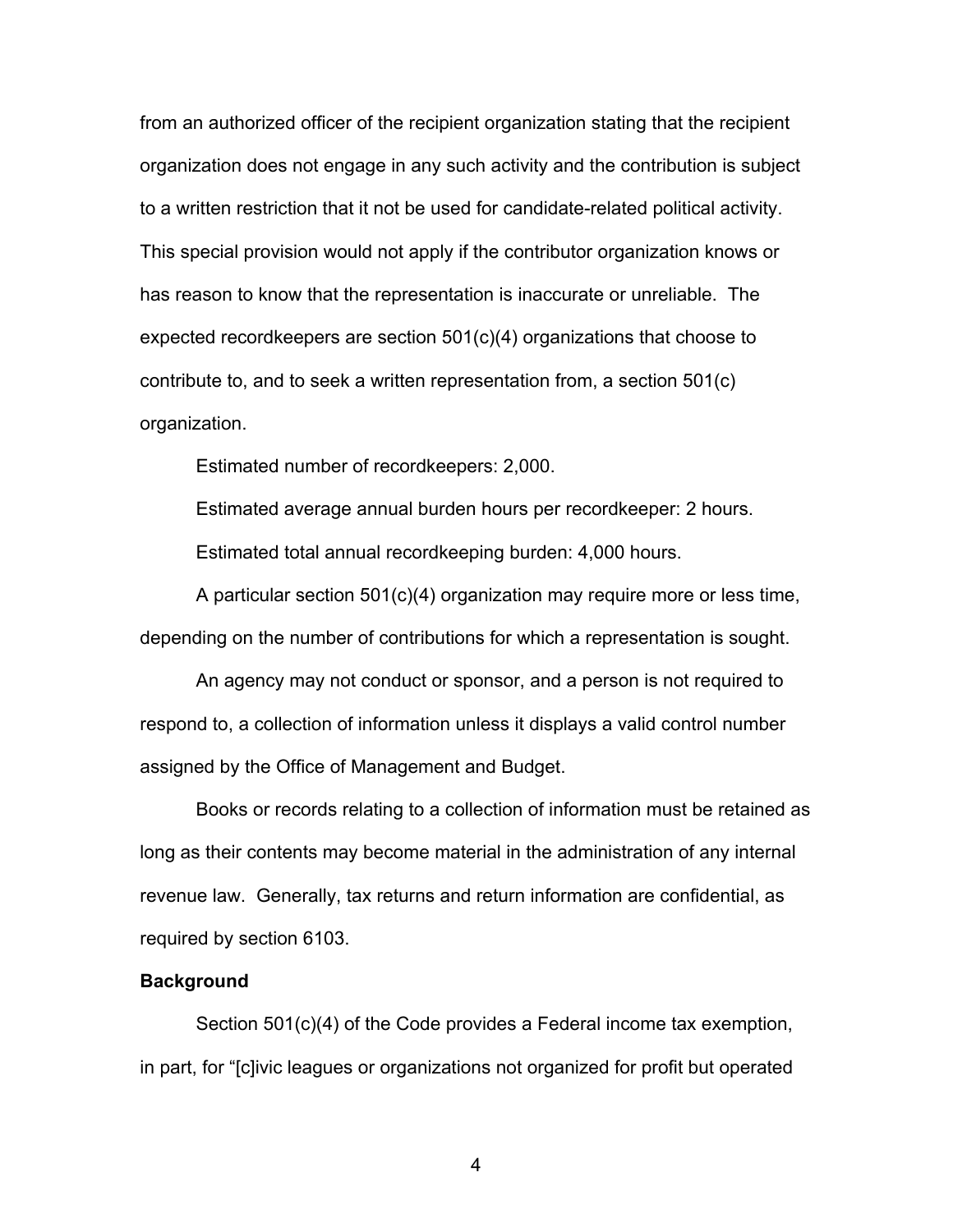exclusively for the promotion of social welfare." This exemption dates back to the enactment of the federal income tax in 1913. See Tariff Act of 1913, 38 Stat. 114 (1913). The statutory provision was largely unchanged until 1996, when section 501(c)(4) was amended to prohibit inurement of an organization's net earnings to private shareholders or individuals.

Prior to 1924, the accompanying Treasury regulations did not elaborate on the meaning of "promotion of social welfare." See Regulations 33 (Rev.), art. 67 (1918). Treasury regulations promulgated in 1924 explained that civic leagues qualifying for exemption under section 231(8) of the Revenue Act of 1924, the predecessor to section 501(c)(4) of the 1986 Code, are "those not organized for profit but operated exclusively for purposes beneficial to the community as a whole," and generally include "organizations engaged in promoting the welfare of mankind, other than organizations comprehended within [section 231(6) of the Revenue Act of 1924, the predecessor to section 501(c)(3) of the 1986 Code]." See Regulations 65, art. 519 (1924). The regulations remained substantially the same until 1959.

 The current regulations under section 501(c)(4) were proposed and finalized in 1959. They provide that "[a]n organization is operated exclusively for the promotion of social welfare if it is primarily engaged in promoting in some way the common good and general welfare of the people of the community." Treas. Reg. §1.501(c)(4)-1(a)(2)(i). An organization "embraced" within section 501(c)(4) is one that is "operated primarily for the purpose of bringing about civic betterments and social improvements." Id. The regulations further provide that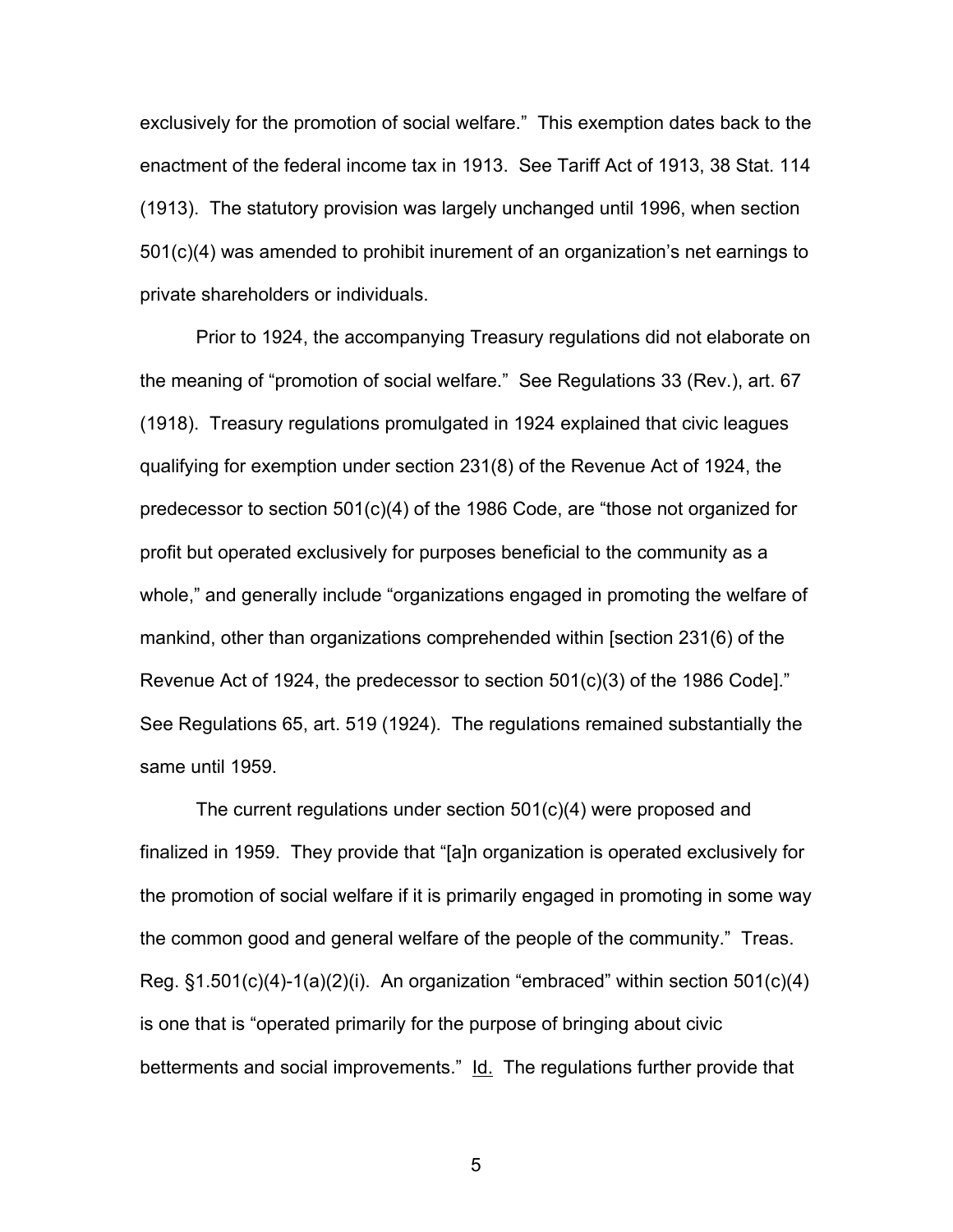"[t]he promotion of social welfare does not include direct or indirect participation or intervention in political campaigns on behalf of or in opposition to any candidate for public office." Treas. Reg. §1.501(c)(4)-1(a)(2)(ii). This language is similar to language that appears in section 501(c)(3) requiring section 501(c)(3) organizations not to "participate in, or intervene in (including the publishing or distributing of statements), any political campaign on behalf of (or in opposition to) any candidate for public office" ("political campaign intervention"). However, unlike the absolute prohibition that applies to charitable organizations described in section 501(c)(3), an organization that primarily engages in activities that promote social welfare will be considered under the current regulations to be operating exclusively for the promotion of social welfare, and may qualify for taxexempt status under section 501(c)(4), even though it engages in some political campaign intervention.

The section 501(c)(4) regulations have not been amended since 1959, although Congress took steps in the intervening years to address further the relationship of political campaign activities to tax-exempt status. In particular, section 527, which governs the tax treatment of political organizations, was enacted in 1975 and provides generally that amounts received as contributions and other funds raised for political purposes (section 527 exempt function income) are not subject to tax. Section 527(e)(1) defines a "political organization" as "a party, committee, association, fund, or other organization (whether or not incorporated) organized and operated primarily for the purpose of directly or indirectly accepting contributions or making expenditures, or both, for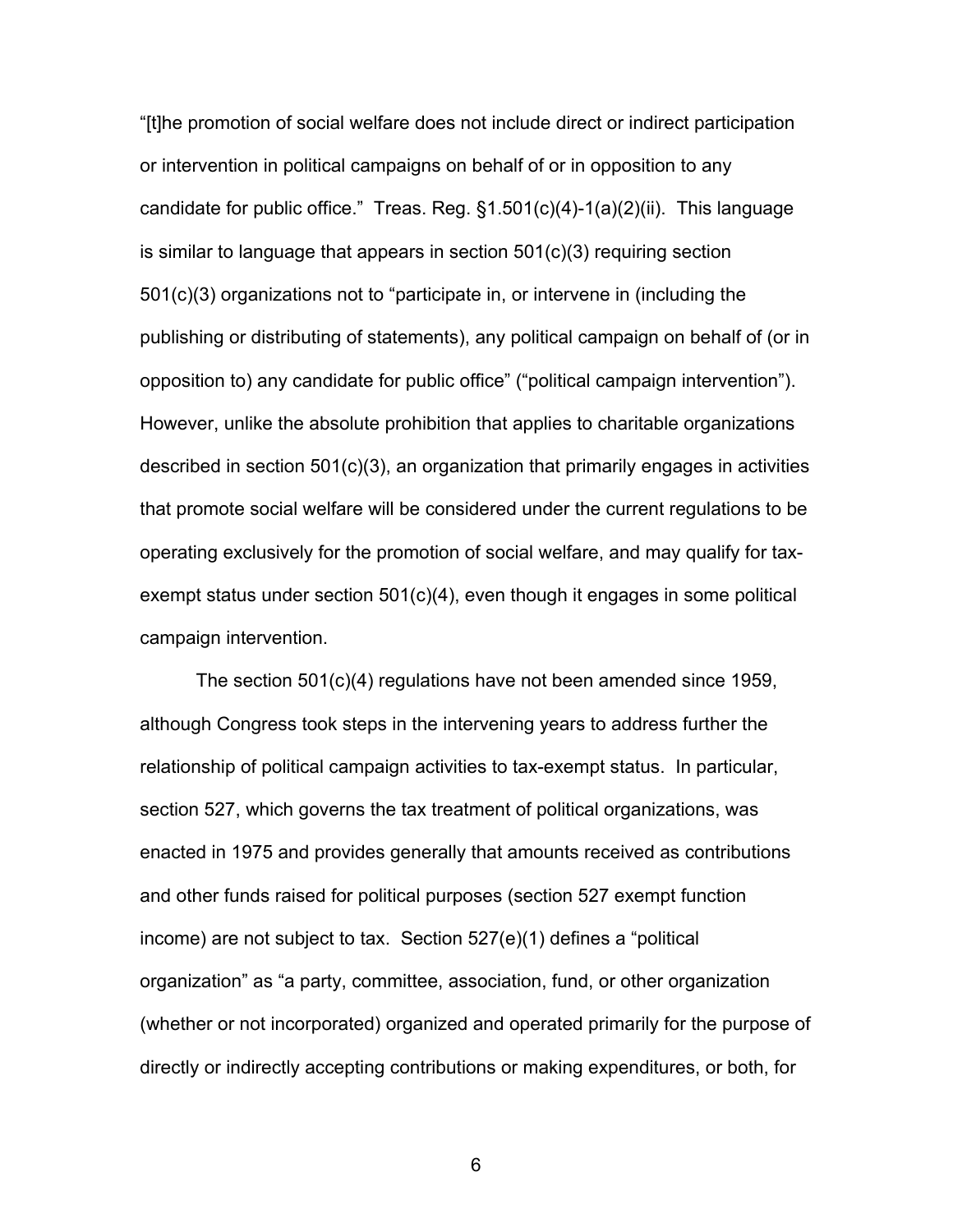an exempt function." Section 527(f) also imposes a tax on exempt organizations described in section 501(c), including section 501(c)(4) social welfare organizations, that make an expenditure furthering a section 527 exempt function. The tax is imposed on the lesser of the organization's net investment income or section 527 exempt function expenditures. Section 527(e)(2) defines "exempt function" as "the function of influencing or attempting to influence the selection, nomination, election, or appointment of any individual to any federal, state, or local public office or office in a political organization, or the election of Presidential or Vice-Presidential electors" (referred to in this document as "section 527 exempt function"). $1$ 

Unlike the section 501(c)(3) standard of political campaign intervention, and the similar standard currently applied under section 501(c)(4), both of which focus solely on candidates for elective public office, a section 527 exempt function encompasses activities related to a broader range of officials, including those who are appointed or nominated, such as executive branch officials and certain judges. Thus, while there is currently significant overlap in the activities that constitute political campaign intervention under sections 501(c)(3) and 501(c)(4) and those that further a section 527 exempt function, the concepts are not synonymous.

 $\overline{a}$ 

 $1$  In 2000 and 2002, section 527 was amended to require political organizations (with some exceptions) to file a notice with the IRS when first organized and to periodically disclose publicly certain information regarding their expenditures and contributions. See sections 527(i) and 527(j).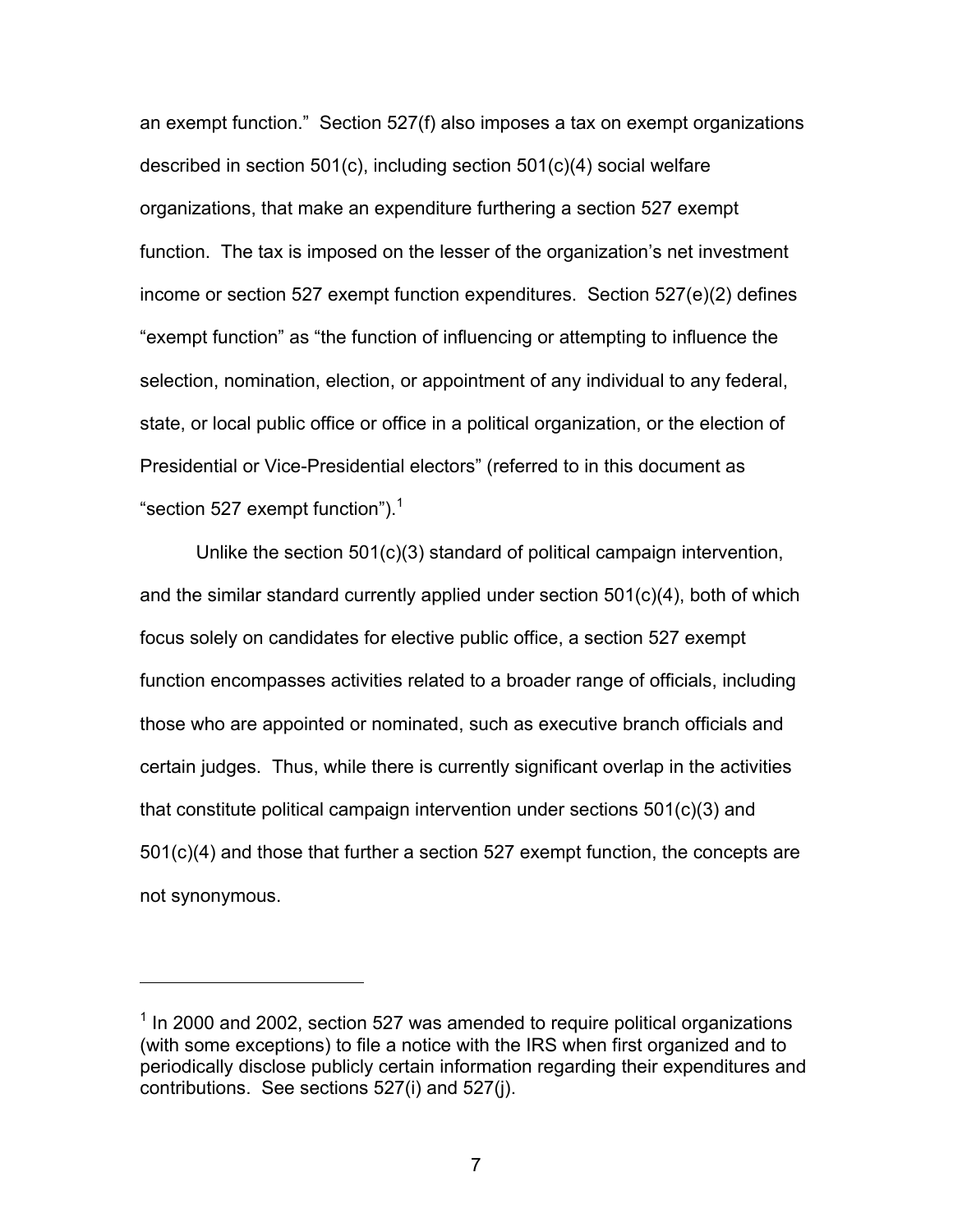Over the years, the IRS has stated that whether an organization is engaged in political campaign intervention depends upon all of the facts and circumstances of each case. See Rev. Rul. 78-248 (1978-1 CB 154) (illustrating application of the facts and circumstances analysis to voter education activities conducted by section 501(c)(3) organizations); Rev. Rul. 80-282 (1980-2 CB 178) (amplifying Rev. Rul. 78-248 regarding the timing and distribution of voter education materials); Rev. Rul. 86-95 (1986-2 CB 73) (holding a public forum for the purpose of educating and informing the voters, which provides fair and impartial treatment of candidates, and which does not promote or advance one candidate over another, does not constitute political campaign intervention under section 501(c)(3)). More recently, the IRS released Rev. Rul. 2007-41 (2007-1 CB 1421), providing 21 examples illustrating facts and circumstances to be considered in determining whether a section 501(c)(3) organization's activities (including voter education, voter registration, and get-out-the-vote drives; individual activity by organization leaders; candidate appearances; business activities; and Web sites) result in political campaign intervention. The IRS generally applies the same facts and circumstances analysis under section 501(c)(4). See Rev. Rul. 81-95 (1981-1 CB 332) (citing revenue rulings under section 501(c)(3) for examples of what constitutes participation or intervention in political campaigns for purposes of section 501(c)(4)).

Similarly, Rev. Rul. 2004-6 (2004-1 CB 328) provides six examples illustrating facts and circumstances to be considered in determining whether a section 501(c) organization (such as a section 501(c)(4) social welfare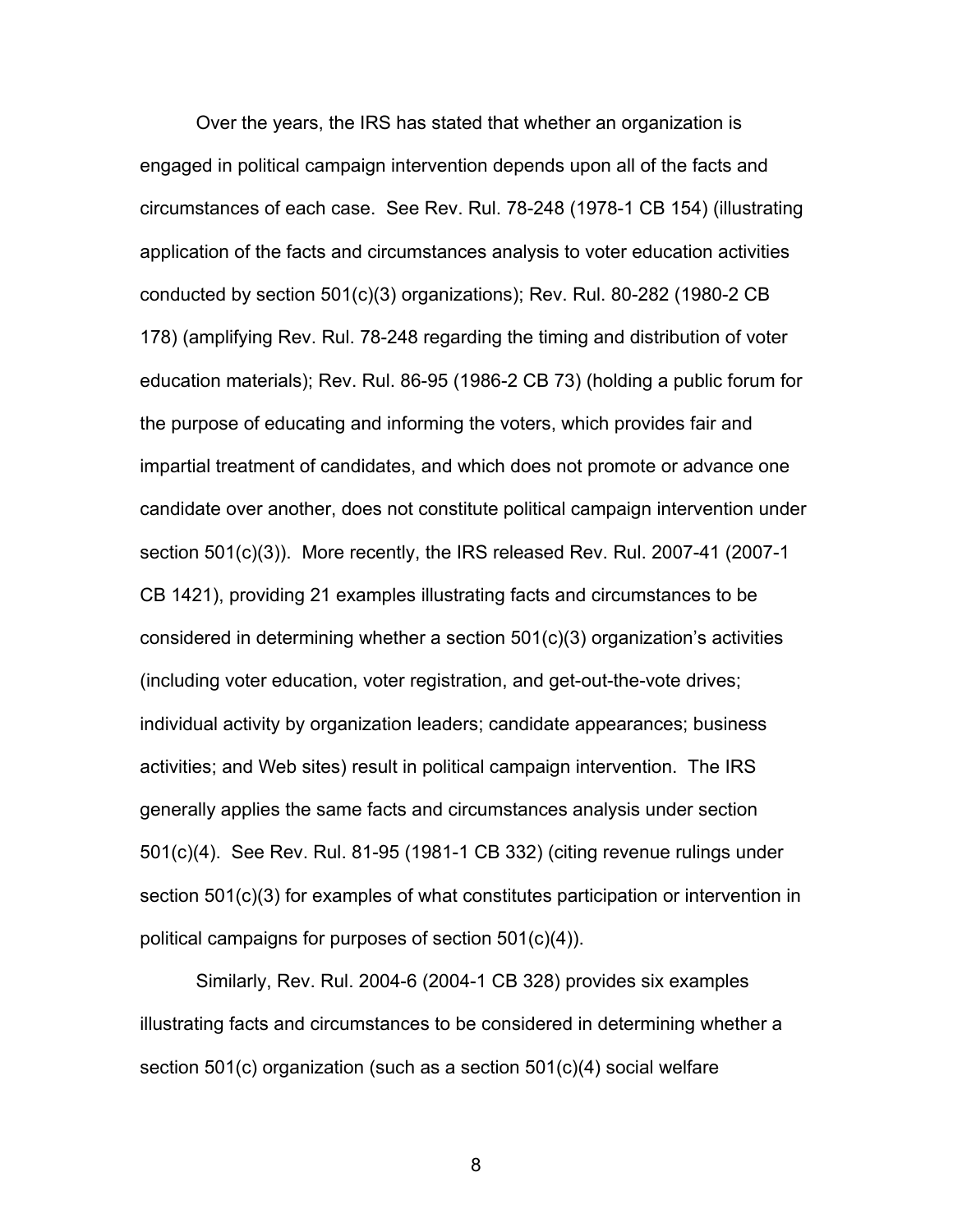organization) that engages in public policy advocacy has expended funds for a section 527 exempt function. The analysis reflected in these revenue rulings for determining whether an organization has engaged in political campaign intervention, or has expended funds for a section 527 exempt function, is factintensive.

Recently, increased attention has been focused on potential political campaign intervention by section 501(c)(4) organizations. A recent IRS report relating to IRS review of applications for tax-exempt status states that "[o]ne of the significant challenges with the 501(c)(4) [application] review process has been the lack of a clear and concise definition of 'political campaign intervention.'" Internal Revenue Service, "Charting a Path Forward at the IRS: Initial Assessment and Plan of Action" at 20 (June 24, 2013). In addition, "[t]he distinction between campaign intervention and social welfare activity, and the measurement of the organization's social welfare activities relative to its total activities, have created considerable confusion for both the public and the IRS in making appropriate section 501(c)(4) determinations." Id. at 28. The Treasury Department and the IRS recognize that both the public and the IRS would benefit from clearer definitions of these concepts.

#### **Explanation of Provisions**

### 1. Overview

The Treasury Department and the IRS recognize that more definitive rules with respect to political activities related to candidates – rather than the existing, fact-intensive analysis – would be helpful in applying the rules regarding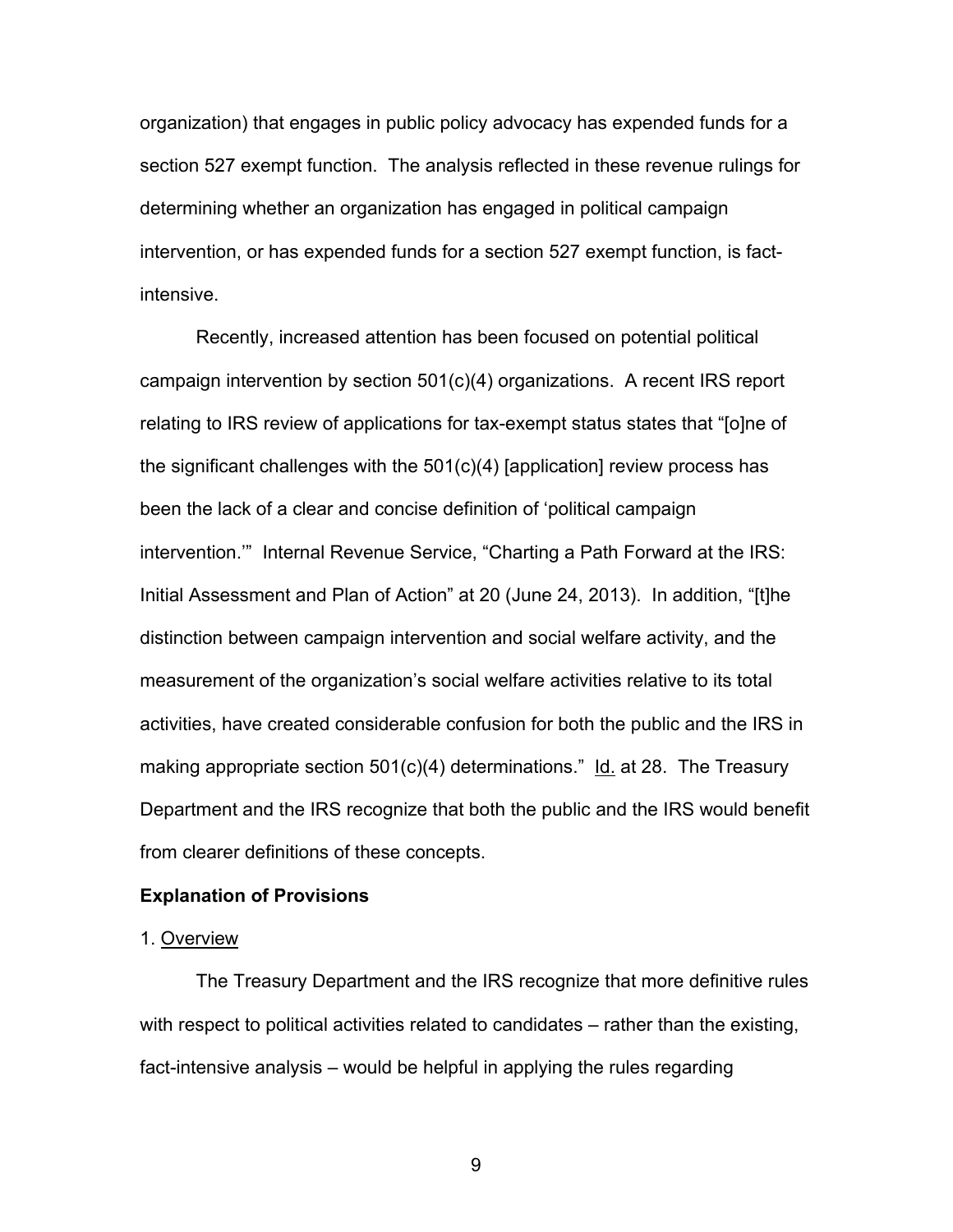qualification for tax-exempt status under section 501(c)(4). Although more definitive rules might fail to capture (or might sweep in) activities that would (or would not) be captured under the IRS' traditional facts and circumstances approach, adopting rules with sharper distinctions in this area would provide greater certainty and reduce the need for detailed factual analysis in determining whether an organization is described in section  $501(c)(4)$ . Accordingly, the Treasury Department and the IRS propose to amend Treas. Reg. §1.501(c)(4)- 1(a)(2) to identify specific political activities that would be considered candidaterelated political activities that do not promote social welfare.

To distinguish the proposed rules under section 501(c)(4) from the section 501(c)(3) standard and the similar standard currently applied under section 501(c)(4), the proposed regulations would amend Treas. Reg. §1.501(c)(4)- 1(a)(2)(ii) to delete the current reference to "direct or indirect participation or intervention in political campaigns on behalf of or in opposition to any candidate for public office," which is similar to language in the section 501(c)(3) statute and regulations. Instead the proposed regulations would revise Treas. Reg. §1.501(c)(4)-1(a)(2)(ii) to state that "[t]he promotion of social welfare does not include direct or indirect candidate-related political activity." As explained in more detail in section 2 of this preamble, the proposed rules draw upon existing definitions of political campaign activity, both in the Code and in federal election law, to define candidate-related political activity that would not be considered to promote social welfare. The proposed rules draw in particular from certain statutory provisions of section 527, which specifically deals with political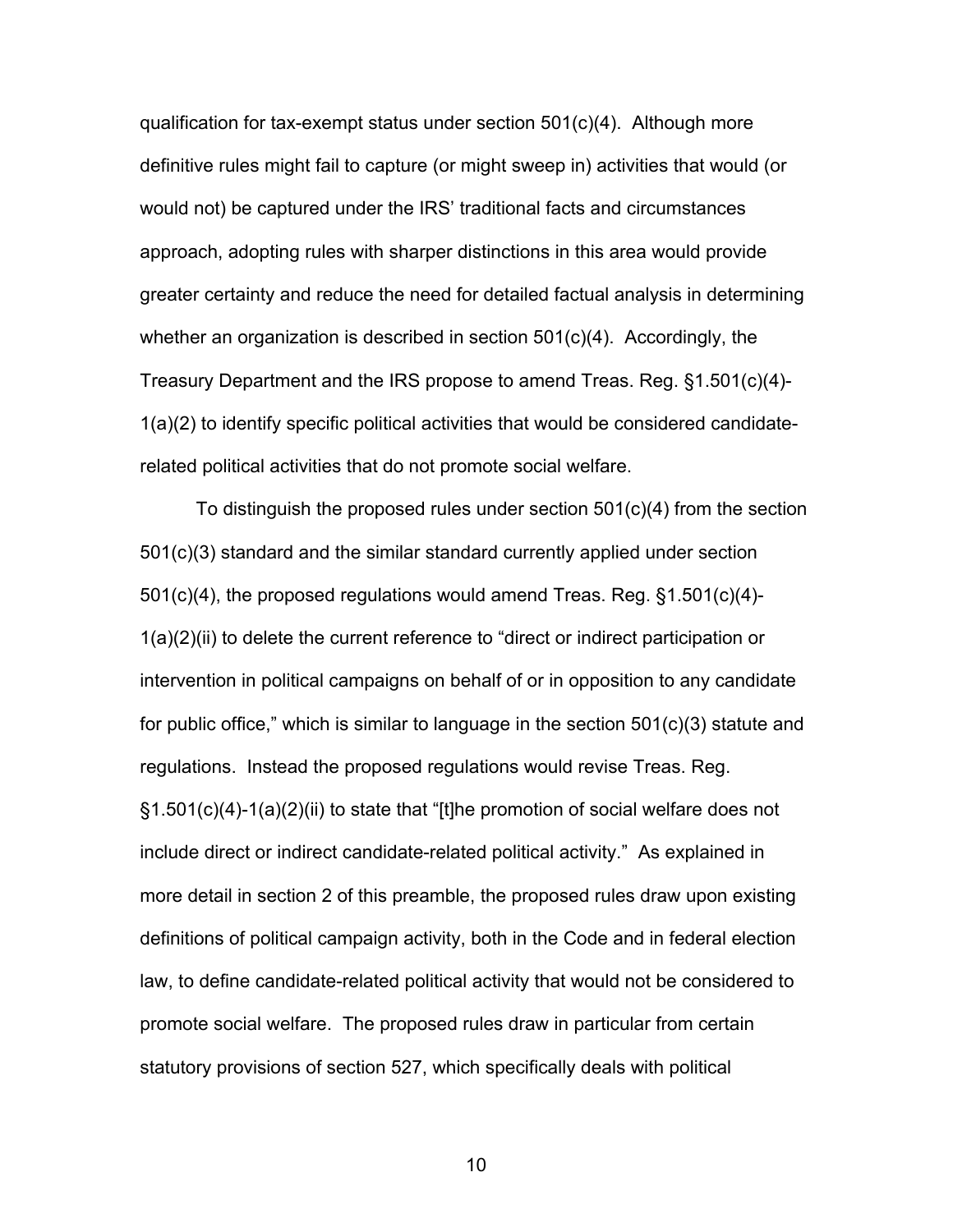organizations and taxes section 501(c) organizations, including section 501(c)(4) organizations, on certain types of political campaign activities. Recognizing that it may be beneficial to have a more uniform set of rules relating to political campaign activity for tax-exempt organizations, the Treasury Department and the IRS request comments in subparagraphs a through c of this section of the preamble regarding whether the same or a similar approach should be adopted in addressing political campaign activities of other section 501(c) organizations, as well as whether the regulations under section 527 should be revised to adopt the same or a similar approach in defining section 527 exempt function activity.

#### a. Interaction with section 501(c)(3)

These proposed regulations do not address the definition of political campaign intervention under section 501(c)(3). The Treasury Department and the IRS recognize that, because such intervention is absolutely prohibited under section 501(c)(3), a more nuanced consideration of the totality of facts and circumstances may be appropriate in that context. The Treasury Department and the IRS request comments on the advisability of adopting an approach to defining political campaign intervention under section 501(c)(3) similar to the approach set forth in these regulations, either in lieu of the facts and circumstances approach reflected in Rev. Rul. 2007-41 or in addition to that approach (for example, by creating a clearly defined presumption or safe harbor). The Treasury Department and the IRS also request comments on whether any modifications or exceptions would be needed in the section 501(c)(3) context and, if so, how to ensure that any such modifications or exceptions are clearly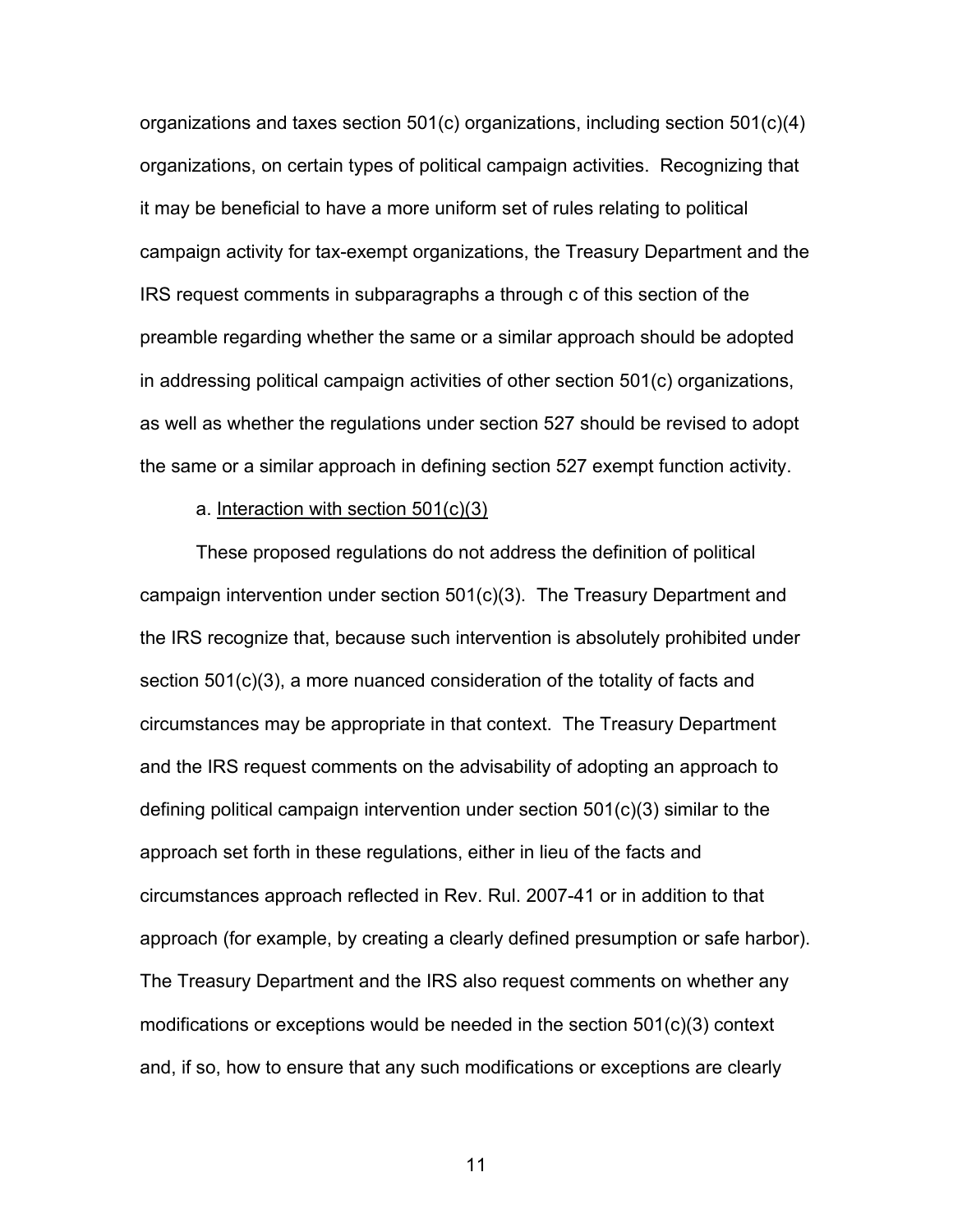defined and administrable. Any such change would be introduced in the form of proposed regulations to allow an additional opportunity for public comment.

#### b. Interaction with section 527

As noted in the "Background" section of this preamble, a section 501(c)(4) organization is subject to tax under section 527(f) if it makes expenditures for a section 527 exempt function. Consistent with section 527, the proposed regulations provide that "candidate-related political activity" for purposes of section 501(c)(4) includes activities relating to selection, nomination, election, or appointment of individuals to serve as public officials, officers in a political organization, or Presidential or Vice Presidential electors. These proposed regulations do not, however, address the definition of "exempt function" activity under section 527 or the application of section 527(f). The Treasury Department and the IRS request comments on the advisability of adopting rules that are the same as or similar to these proposed regulations for purposes of defining section 527 exempt function activity in lieu of the facts and circumstances approach reflected in Rev. Rul. 2004-6. Any such change would be introduced in the form of proposed regulations to allow an additional opportunity for public comment.

#### c. Interaction with sections  $501(c)(5)$  and  $501(c)(6)$

The proposed regulations define candidate-related political activity for social welfare organizations described in section 501(c)(4). The Treasury Department and the IRS are considering whether to amend the current regulations under sections 501(c)(5) and 501(c)(6) to provide that exempt purposes under those regulations (which include "the betterment of the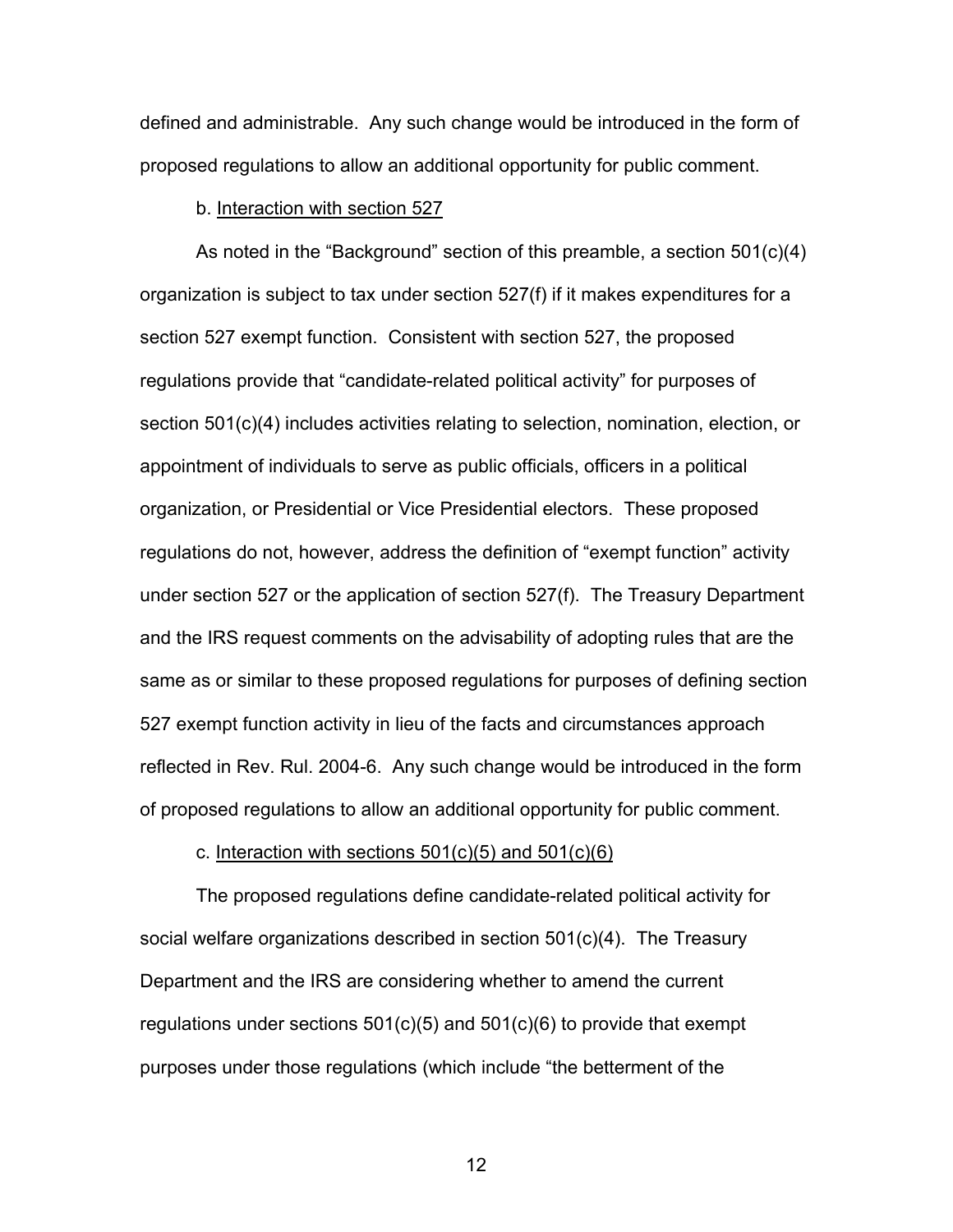conditions of those engaged in [labor, agricultural, or horticultural] pursuits" in the case of a section 501(c)(5) organization and promoting a "common business interest" in the case of a section  $501(c)(6)$  organization) do not include candidaterelated political activity as defined in these proposed regulations. The Treasury Department and the IRS request comments on the advisability of adopting this approach in defining activities that do not further exempt purposes under sections 501(c)(5) and 501(c)(6). Any such change would be introduced in the form of proposed regulations to allow an additional opportunity for public comment.

# d. Additional guidance on the meaning of "operated exclusively for the promotion of social welfare"

 The Treasury Department and the IRS have received requests for guidance on the meaning of "primarily" as used in the current regulations under section 501(c)(4). The current regulations provide, in part, that an organization is operated exclusively for the promotion of social welfare within the meaning of section 501(c)(4) if it is "primarily engaged" in promoting in some way the common good and general welfare of the people of the community. Treas. Reg. §1.501(c)(4)-1(a)(2)(i). As part of the same 1959 Treasury decision promulgating the current section  $501(c)(4)$  regulations, regulations under section  $501(c)(3)$ were adopted containing similar language: "[a]n organization will be regarded as 'operated exclusively' for one or more exempt purposes only if it engages primarily in activities which accomplish one or more of such exempt purposes specified in section  $501(c)(3)$ ." Treas. Reg.  $§1.501(c)(3)-1(c)(1)$ . Unlike the section 501(c)(4) regulations, however, the section 501(c)(3) regulations also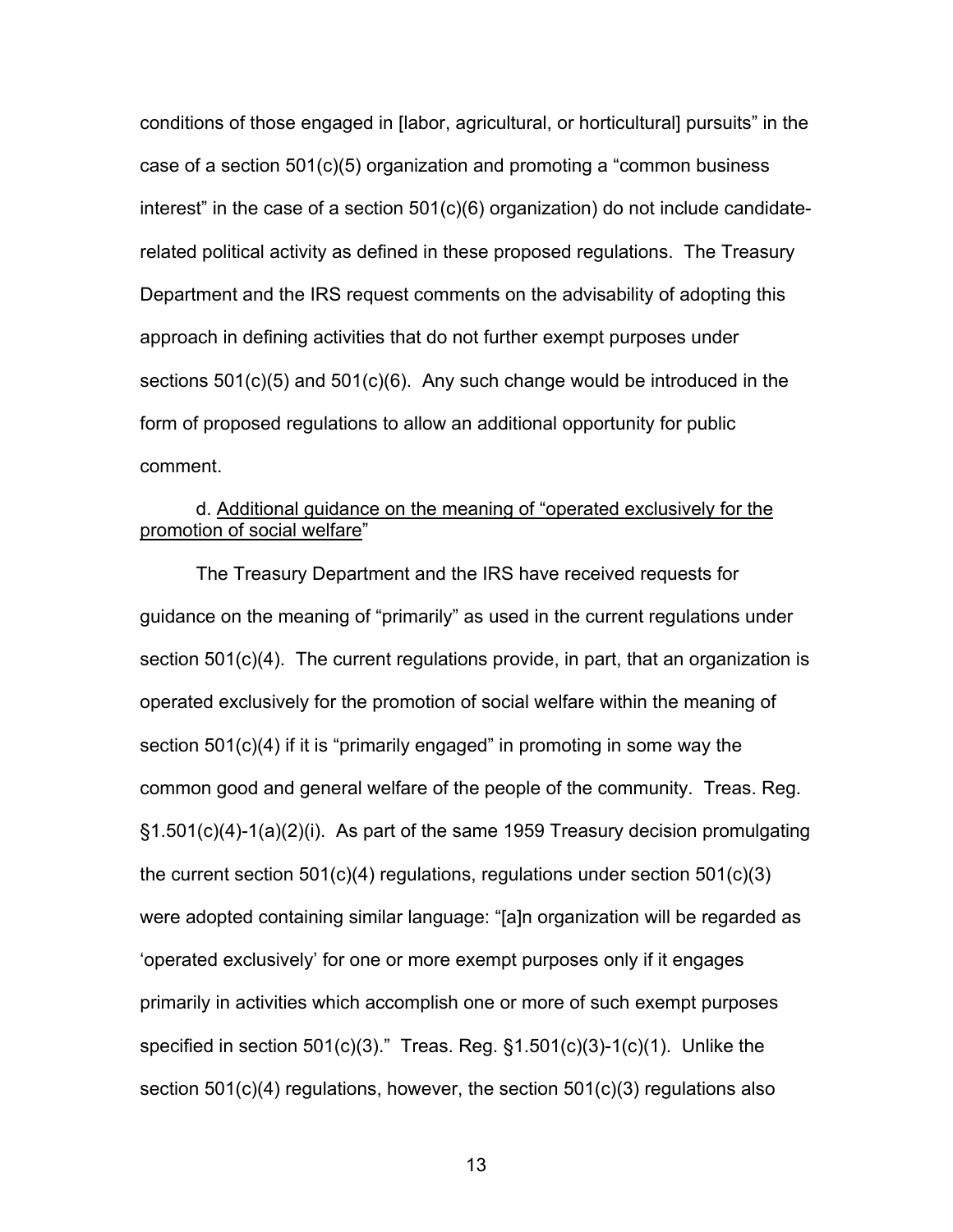provide that "[a]n organization will not be so regarded if more than an insubstantial part of its activities is not in furtherance of an exempt purpose." Id.

Some have questioned the use of the "primarily" standard in the section 501(c)(4) regulations and suggested that this standard should be changed. The Treasury Department and the IRS are considering whether the current section  $501(c)(4)$  regulations should be modified in this regard and, if the "primarily" standard is retained, whether the standard should be defined with more precision or revised to mirror the standard under the section 501(c)(3) regulations. Given the potential impact on organizations currently recognized as described in section 501(c)(4) of any change in the "primarily" standard, the Treasury Department and the IRS wish to receive comments from a broad range of organizations before deciding how to proceed. Accordingly, the Treasury Department and the IRS invite comments from the public on what proportion of an organization's activities must promote social welfare for an organization to qualify under section 501(c)(4) and whether additional limits should be imposed on any or all activities that do not further social welfare. The Treasury Department and the IRS also request comments on how to measure the activities of organizations seeking to qualify as section 501(c)(4) social welfare organizations for these purposes.

### 2. Definition of Candidate-Related Political Activity

These proposed regulations provide guidance on which activities will be considered candidate-related political activity for purposes of the regulations under section 501(c)(4). These proposed regulations would replace the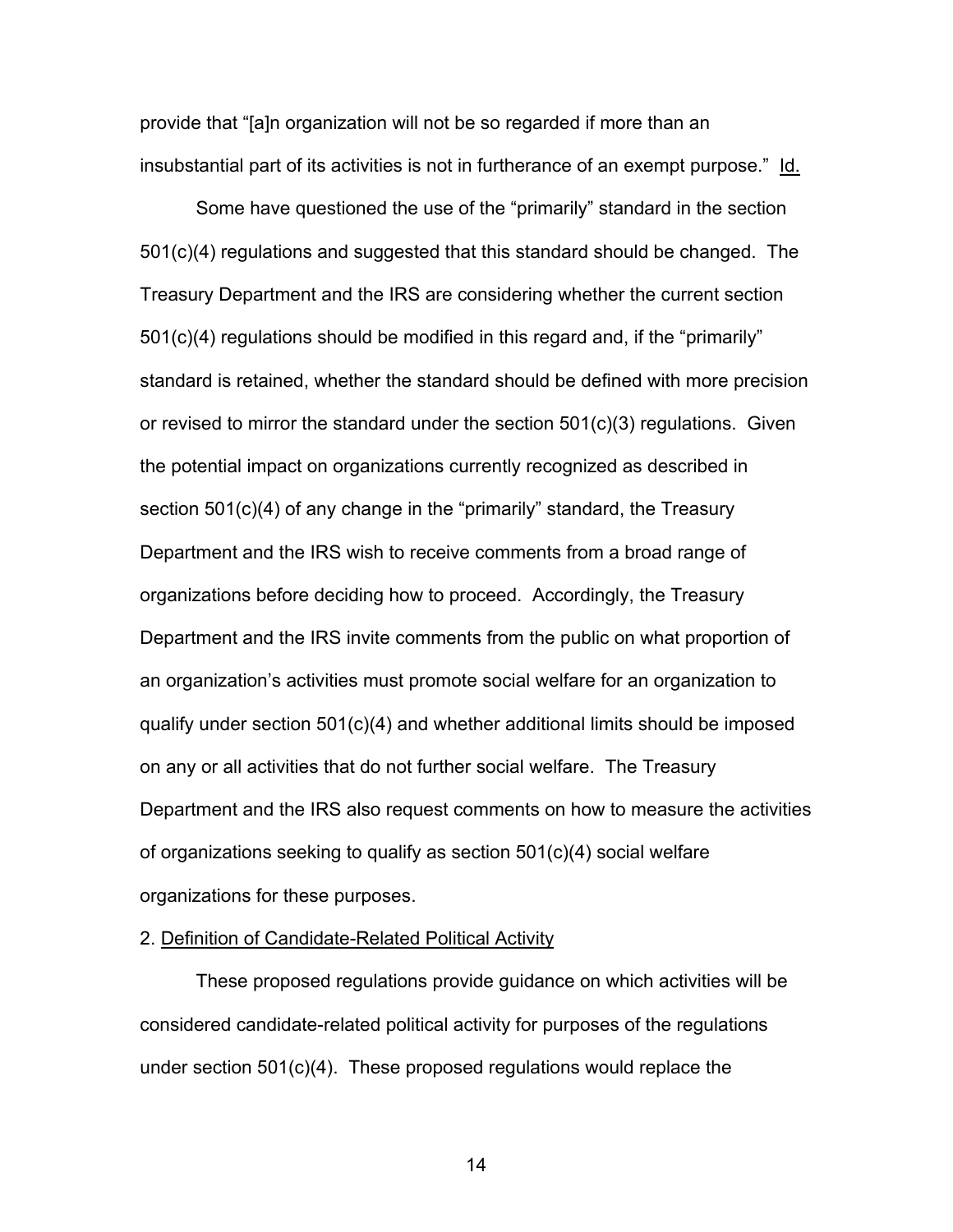language in the existing final regulation under section  $501(c)(4)$  – "participation or intervention in political campaigns on behalf of or in opposition to any candidate for public office" – with a new term – "candidate-related political activity" – to differentiate the proposed section 501(c)(4) rule from the standard employed under section 501(c)(3) (and currently employed under section 501(c)(4)). The proposed rule is intended to help organizations and the IRS more readily identify activities that constitute candidate-related political activity and, therefore, do not promote social welfare within the meaning of section 501(c)(4). These proposed regulations do not otherwise define the promotion of social welfare under section 501(c)(4). The Treasury Department and the IRS note that the fact that an activity is not candidate-related political activity under these proposed regulations does not mean that the activity promotes social welfare. Whether such an activity promotes social welfare is an independent determination.

In defining candidate-related political activity for purposes of section 501(c)(4), these proposed regulations draw key concepts from the federal election campaign laws, with appropriate modifications reflecting the purpose of these regulations to define which organizations may receive the benefits of section 501(c)(4) tax-exempt status and to promote tax compliance (as opposed to campaign finance regulation). In addition, the concepts drawn from the federal election campaign laws have been modified to reflect that section 501(c)(4) organizations may be involved in activities related to local or state elections (in addition to federal elections), as well as the broader scope of the proposed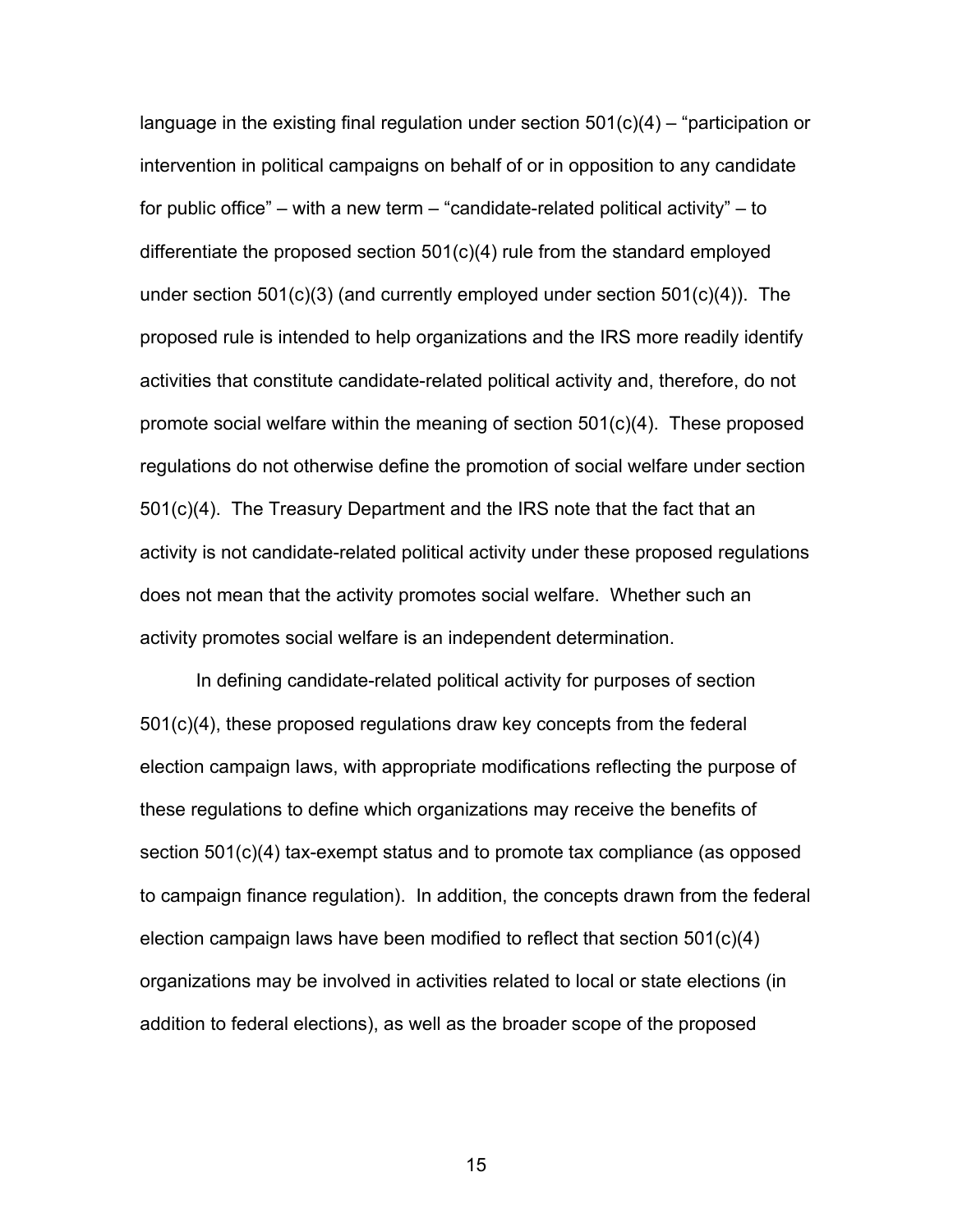definition of candidate (which is not limited to candidates for federal elective office).

The proposed regulations provide that candidate-related political activity includes activities that the IRS has traditionally considered to be political campaign activity per se*,* such as contributions to candidates and communications that expressly advocate for the election or defeat of a candidate. The proposed regulations also would treat as candidate-related political activity certain activities that, because they occur close in time to an election or are election-related, have a greater potential to affect the outcome of an election. Currently, such activities are subject to a facts and circumstances analysis before a determination can be made as to whether the activity furthers social welfare within the meaning of section 501(c)(4). Under the approach in these proposed regulations, such activities instead would be subject to a more definitive rule. In addition, consistent with the goal of providing greater clarity, the proposed regulations would identify certain specific activities as candidate-related political activity. The Treasury Department and the IRS acknowledge that the approach taken in these proposed regulations, while clearer, may be both more restrictive and more permissive than the current approach, but believe the proposed approach is justified by the need to provide greater certainty to section  $501(c)(4)$ organizations regarding their activities and reduce the need for fact-intensive determinations.

The Treasury Department and the IRS note that a particular activity may fit within one or more categories of candidate-related political activity described in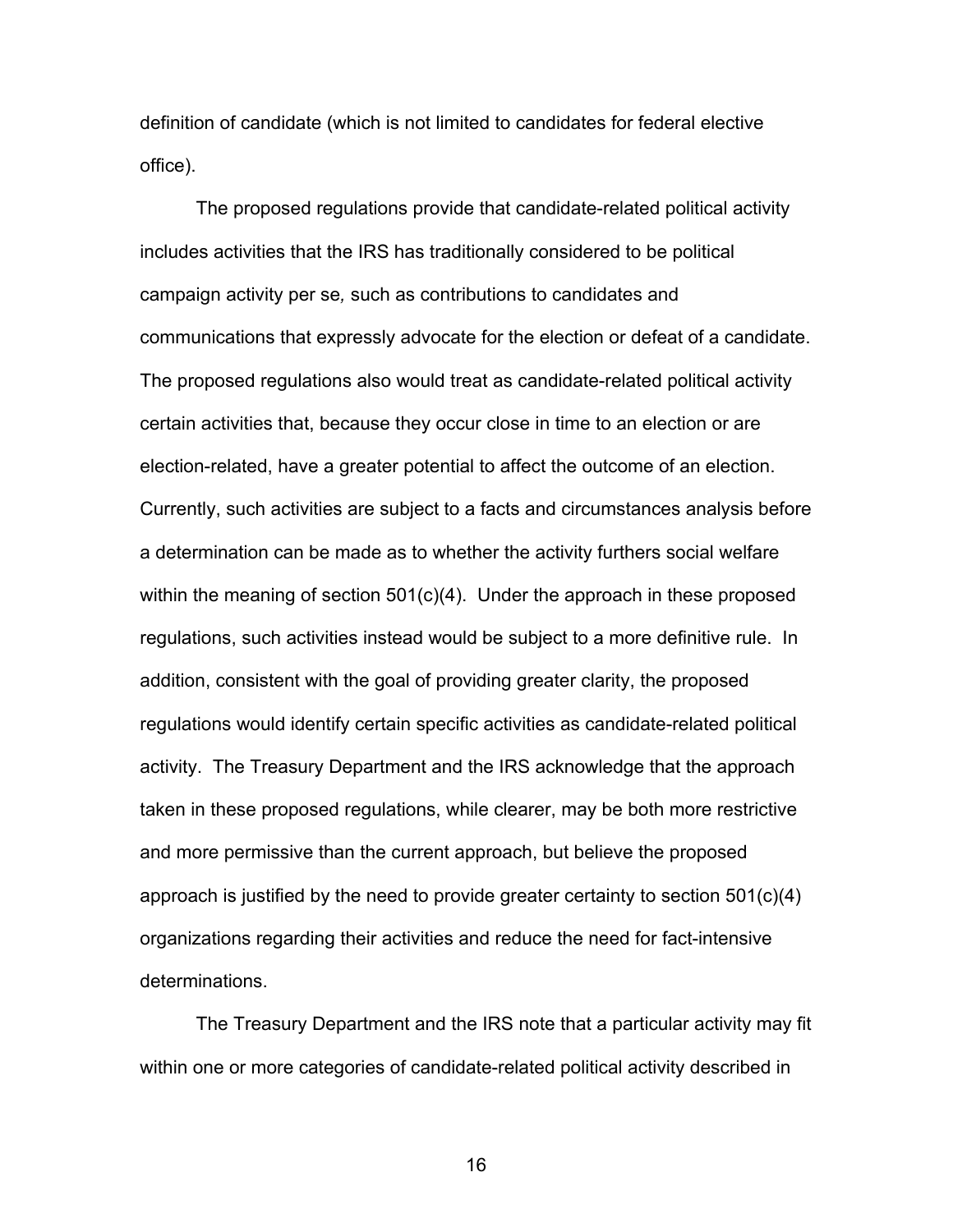subsections b through e of this section 2 of the preamble; the categories are not mutually exclusive. For example, the category of express advocacy communications may overlap with the category of certain communications close in time to an election.

### a. Definition of "candidate"

These proposed regulations provide that, consistent with the scope of section 527, "candidate" means an individual who identifies himself or is proposed by another for selection, nomination, election, or appointment to any public office or office in a political organization, or to be a Presidential or Vice-Presidential elector, whether or not the individual is ultimately selected, nominated, elected, or appointed. In addition, the proposed regulations clarify that for these purposes the term "candidate" also includes any officeholder who is the subject of a recall election. The Treasury Department and the IRS note that defining "candidate-related political activity" in these proposed regulations to include activities related to candidates for a broader range of offices (such as activities relating to the appointment or confirmation of executive branch officials and judicial nominees) is a change from the historical application in the section 501(c)(4) context of the section 501(c)(3) standard of political campaign intervention, which focuses on candidates for elective public office only. See Treas. Reg. §1.501(c)(3)-1(c)(3)(iii). These proposed regulations instead would apply a definition that reflects the broader scope of section 527 and that is already applied to a section 501(c)(4) organization engaged in section 527 exempt function activity through section 527(f).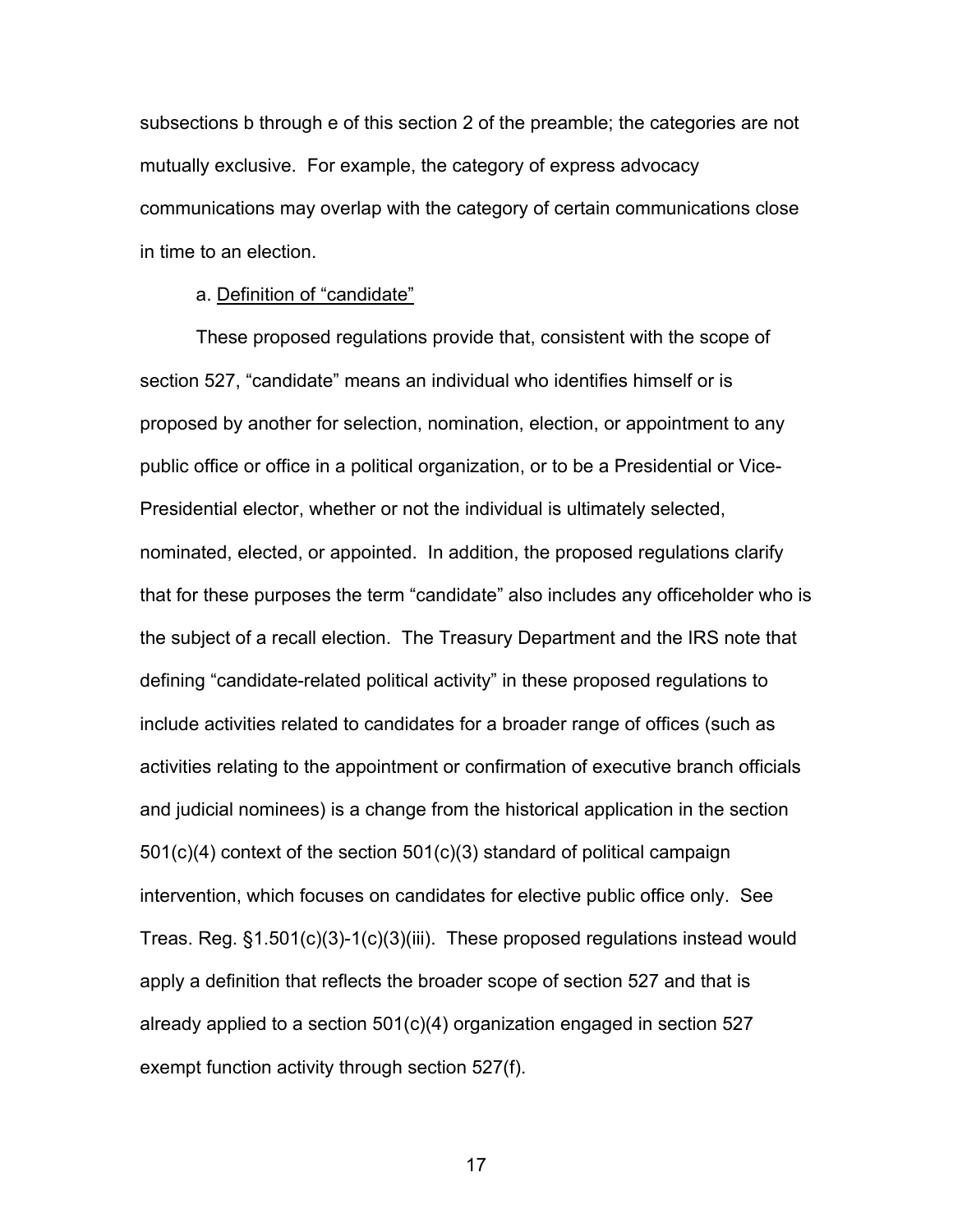#### b. Express advocacy communications

These proposed regulations provide that candidate-related political activity includes communications that expressly advocate for or against a candidate. These proposed regulations draw from Federal Election Commission rules in defining "expressly advocate," but expand the concept to include communications expressing a view on the selection, nomination, or appointment of individuals, or on the election or defeat of one or more candidates or of candidates of a political party. These proposed regulations make clear that all communications – including written, printed, electronic (including Internet), video, and oral communications – that express a view, whether for or against, on a clearly identified candidate (or on candidates of a political party) would constitute candidate-related political activity. A candidate can be "clearly identified" in a communication by name, photograph, or reference (such as "the incumbent" or a reference to a particular issue or characteristic distinguishing the candidate from others). The proposed regulations also provide that candidate-related political activity includes any express advocacy communication the expenditures for which an organization reports to the Federal Election Commission under the Federal Election Campaign Act as an independent expenditure.

#### c. Public communications close in time to an election

Under current guidance, the timing of a communication about a candidate that is made shortly before an election is a factor tending to indicate a greater risk of political campaign intervention or section 527 exempt function activity. In the interest of greater clarity, these proposed regulations would move away from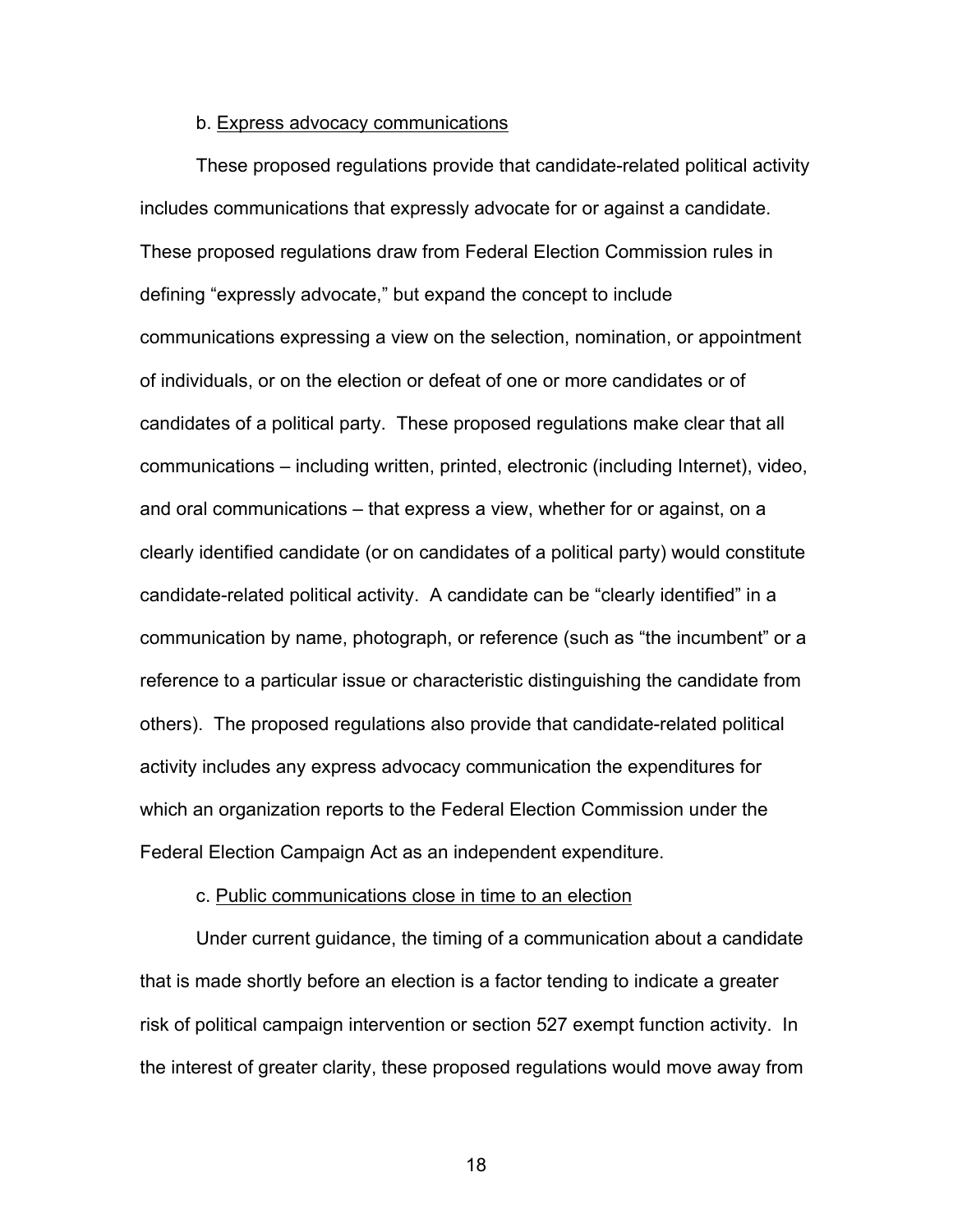the facts and circumstances approach that the IRS has traditionally applied in analyzing certain activities conducted close in time to an election. These proposed regulations draw from provisions of federal election campaign laws that treat certain communications that are close in time to an election and that refer to a clearly identified candidate as electioneering communications, but make certain modifications. The proposed regulations expand the types of candidates and communications that are covered to reflect the types of activities an organization might conduct related to local and state, as well as federal, contests, including any election or ballot measure to recall an individual who holds state or local elective public office. In addition, the expansion of the types of communications covered in the proposed regulations reflects the fact that an organization's tax exempt status is determined based on all of its activities, even low cost and volunteer activities, not just its large expenditures.

Under the proposed definition, any public communication that is made within 60 days before a general election or 30 days before a primary election and that clearly identifies a candidate for public office (or, in the case of a general election, refers to a political party represented in that election) would be considered candidate-related political activity. These timeframes are the same as those appearing in the Federal Election Campaign Act definition of electioneering communications. The definition of "election," including what would be treated as a primary or a general election, is consistent with section 527(j) and the federal election campaign laws.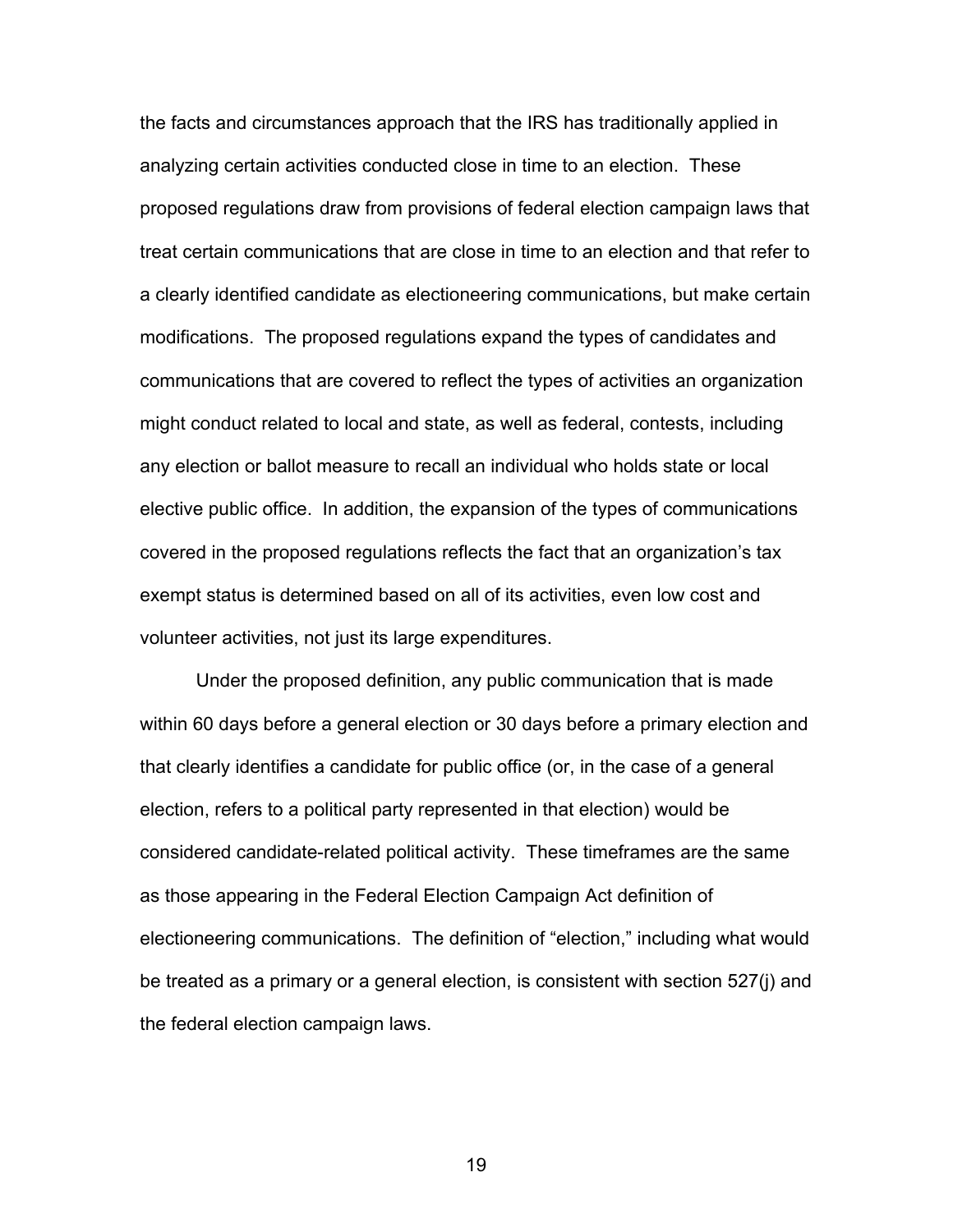A communication is "public" if it is made using certain mass media (specifically, by broadcast, in a newspaper, or on the Internet), constitutes paid advertising, or reaches or is intended to reach at least 500 people (including mass mailings or telephone banks). The Treasury Department and the IRS intend that content previously posted by an organization on its Web site that clearly identifies a candidate and remains on the Web site during the specified pre-election period would be treated as candidate-related political activity.

The proposed regulations also provide that candidate-related political activity includes any communication the expenditures for which an organization reports to the Federal Election Commission under the Federal Election Campaign Act, including electioneering communications.

The approach taken in the proposed definition of candidate-related political activity would avoid the need to consider potential mitigating or aggravating circumstances in particular cases (such as whether an issueoriented communication is "neutral" or "biased" with respect to a candidate). Thus, this definition would apply without regard to whether a public communication is intended to influence the election or some other, non-electoral action (such as a vote on pending legislation) and without regard to whether such communication was part of a series of similar communications. Moreover, a public communication made outside the 60-day or 30-day period would not be candidate-related political activity if it does not fall within the ambit of express advocacy communications or another specific provision of the definition. The Treasury Department and the IRS request comments on whether the length of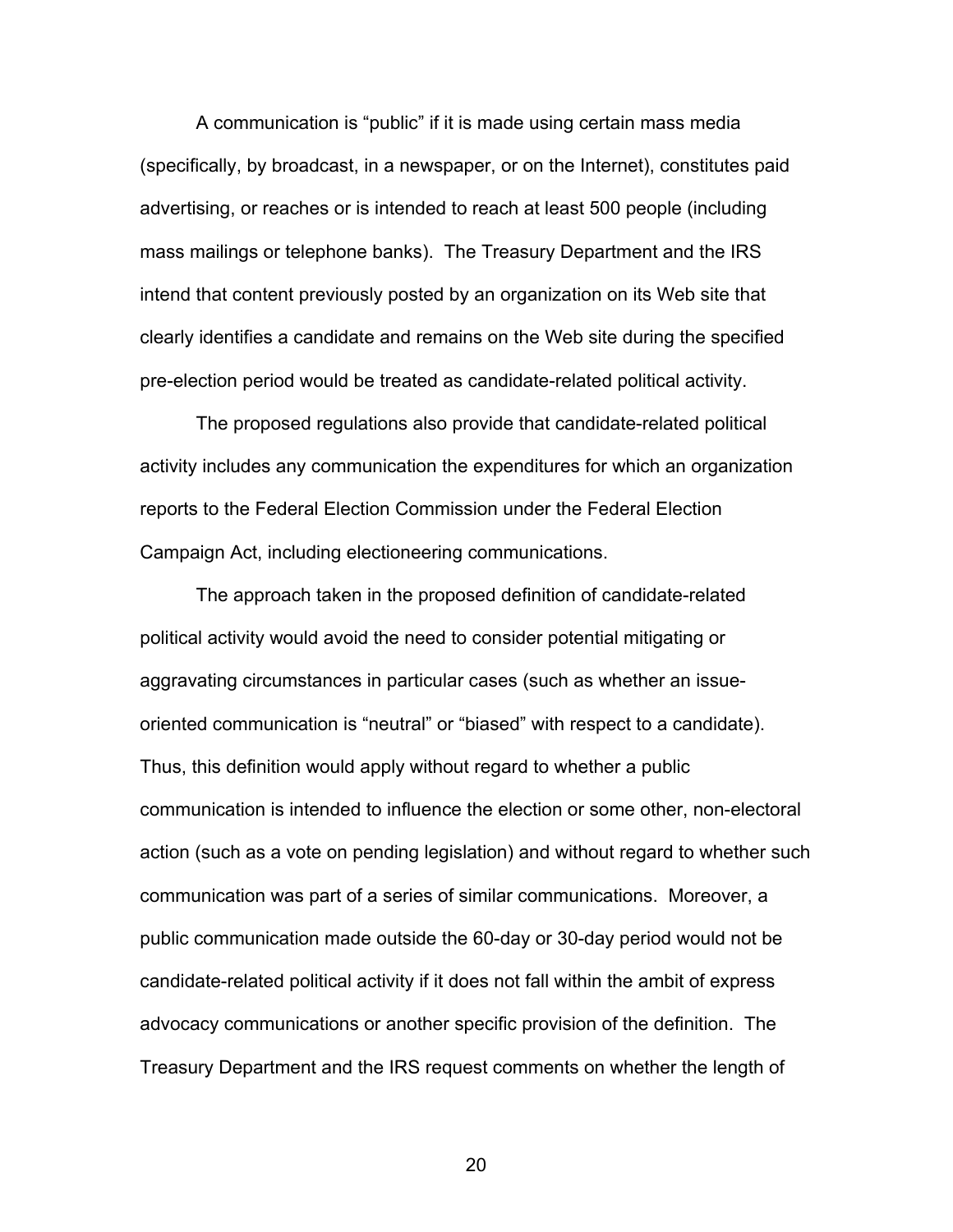the period should be longer (or shorter) and whether there are particular communications that (regardless of timing) should be excluded from the definition because they can be presumed to neither influence nor constitute an attempt to influence the outcome of an election. Any comments should specifically address how the proposed exclusion is consistent with the goal of providing clear rules that avoid fact-intensive determinations.

The Treasury Department and the IRS also note that this rule regarding public communications close in time to an election would not apply to public communications identifying a candidate for a state or federal appointive office that are made within a specified number of days before a scheduled appointment, confirmation hearing or vote, or other selection event. The Treasury Department and the IRS request comments on whether a similar rule should apply with respect to communications within a specified period of time before such a scheduled appointment, confirmation hearing or vote, or other selection event.

## d. Contributions to a candidate, political organization, or any section 501(c) entity engaged in candidate-related political activity

The proposed definition of candidate-related political activity would include contributions of money or anything of value to or the solicitation of contributions on behalf of (1) any person if such contribution is recognized under applicable federal, state, or local campaign finance law as a reportable contribution; (2) any political party, political committee, or other section 527 organization; or (3) any organization described in section 501(c) that engages in candidate-related political activity within the meaning of this proposed rule. This definition of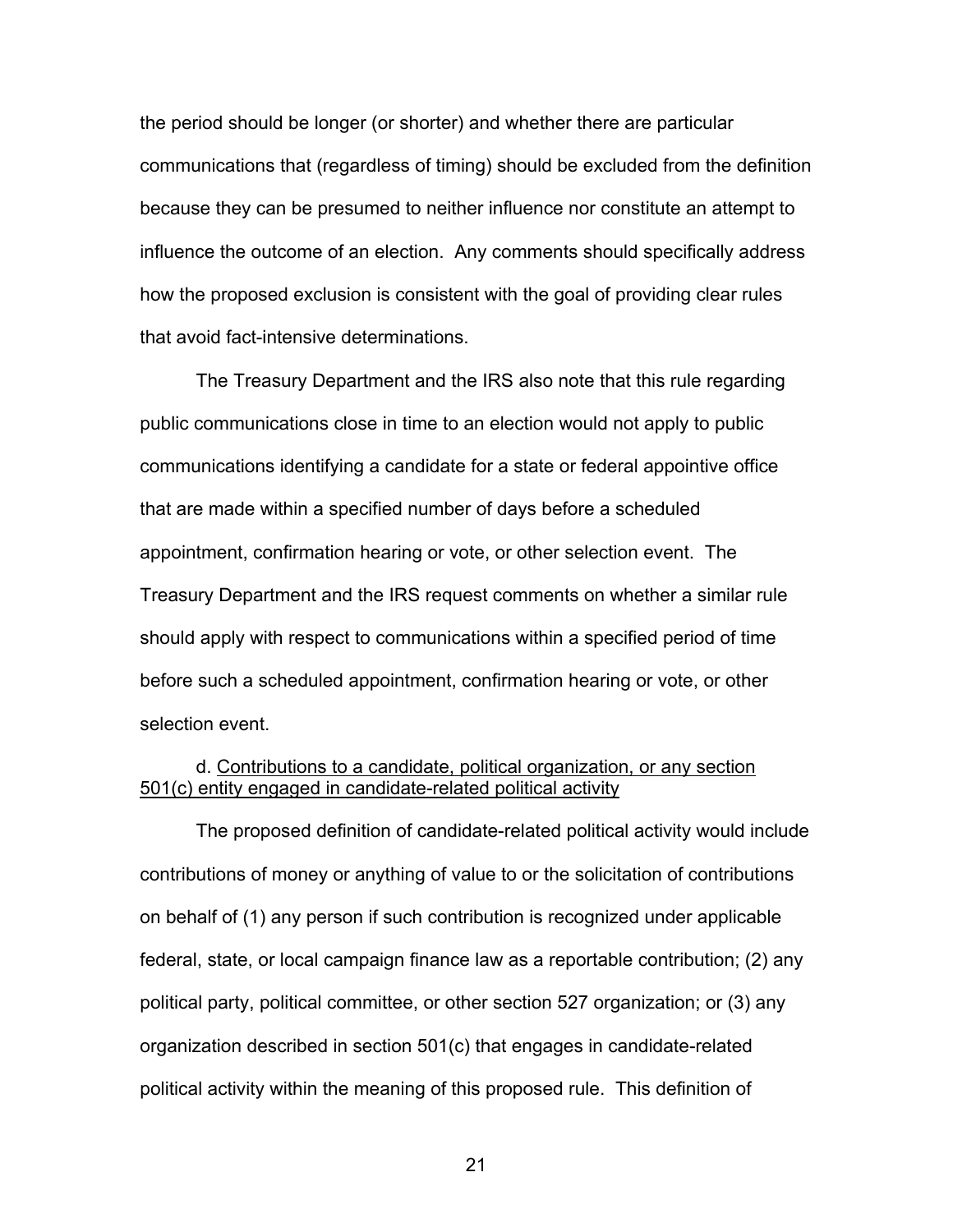contribution is similar to the definition of contribution that applies for purposes of section 527. The Treasury Department and the IRS intend that the term "anything of value" would include both in-kind donations and other support (for example, volunteer hours and free or discounted rentals of facilities or mailing lists). The Treasury Department and the IRS request comments on whether other transfers, such as indirect contributions described in section 276 to political parties or political candidates, should be treated as candidate-related political activity.

The Treasury Department and the IRS recognize that a section 501(c)(4) organization making a contribution may not know whether a recipient section 501(c) organization engages in candidate-related political activity. The proposed regulations provide that, for purposes of this definition, a recipient organization would not be treated as a section 501(c) organization engaged in candidaterelated political activity if the contributor organization obtains a written representation from an authorized officer of the recipient organization stating that the recipient organization does not engage in any such activity and the contribution is subject to a written restriction that it not be used for candidaterelated political activity. This special provision would apply only if the contributor organization does not know or have reason to know that the representation is inaccurate or unreliable.

#### e. Election-related activities

The proposed definition of candidate-related political activity would include certain specified election-related activities, including the conduct of voter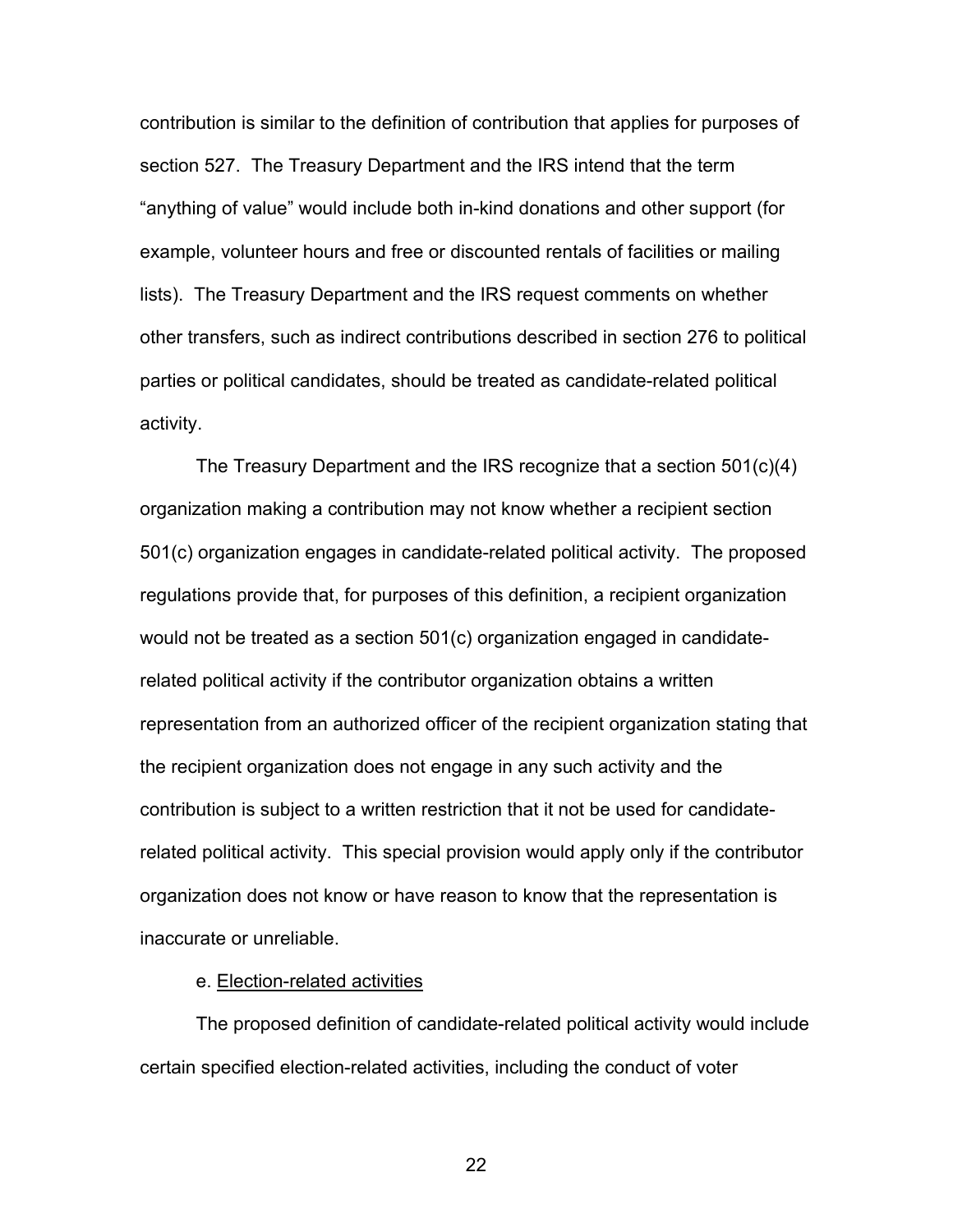registration and get-out-the-vote drives, distribution of material prepared by or on behalf of a candidate or section 527 organization, and preparation or distribution of a voter guide and accompanying material that refers to a candidate or a political party. In addition, an organization that hosts an event on its premises or conducts an event off-site within 30 days of a primary election or 60 days of a general election at which one or more candidates in such election appear as part of the program (whether or not such appearance was previously scheduled) would be engaged in candidate-related political activity under the proposed definition.

The Treasury Department and the IRS acknowledge that under the facts and circumstances analysis currently used for section 501(c)(4) organizations as well as for section 501(c)(3) organizations, these election-related activities may not be considered political campaign intervention if conducted in a non-partisan and unbiased manner. However, these determinations are highly fact-intensive. The Treasury Department and the IRS request comments on whether any particular activities conducted by section 501(c)(4) organizations should be excepted from the definition of candidate-related political activity as voter education activity and, if so, a description of how the proposed exception will both ensure that excepted activities are conducted in a non-partisan and unbiased manner and avoid a fact-intensive analysis.

## f. Attribution to a section 501(c)(4) organization of certain activities and communications

These proposed regulations provide that activities conducted by an organization include, but are not limited to, (1) activities paid for by the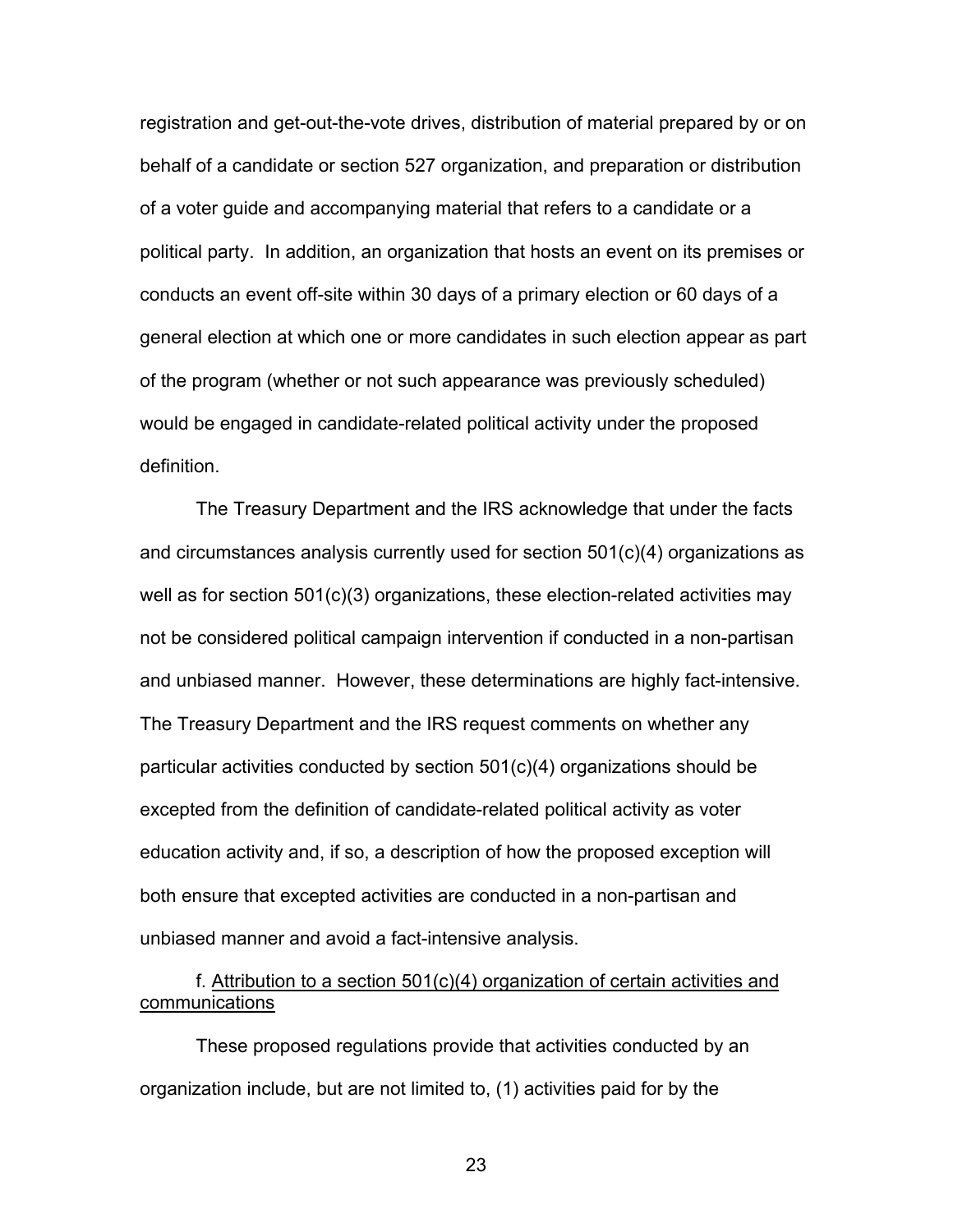organization or conducted by the organization's officers, directors, or employees acting in that capacity, or by volunteers acting under the organization's direction or supervision; (2) communications made (whether or not such communications were previously scheduled) as part of the program at an official function of the organization or in an official publication of the organization; and (3) other communications (such as television advertisements) the creation or distribution of which is paid for by the organization. These proposed regulations also provide that an organization's Web site is an official publication of the organization, so that material posted by the organization on its Web site may constitute candidate-related political activity. The proposed regulations do not specifically address material posted by third parties on an organization's Web site. The Treasury Department and the IRS request comments on whether, and under what circumstances, material posted by a third party on an interactive part of the organization's Web site should be attributed to the organization for purposes of this rule. In addition, the Treasury Department and the IRS have stated in guidance under section 501(c)(3) regarding political campaign intervention that when a charitable organization chooses to establish a link to another Web site, the organization is responsible for the consequences of establishing and maintaining that link, even if it does not have control over the content of the linked site. See Rev. Rul. 2007-41. The Treasury Department and the IRS request comments on whether the consequences of establishing and maintaining a link to another Web site should be the same or different for purposes of the proposed definition of candidate-related political activity.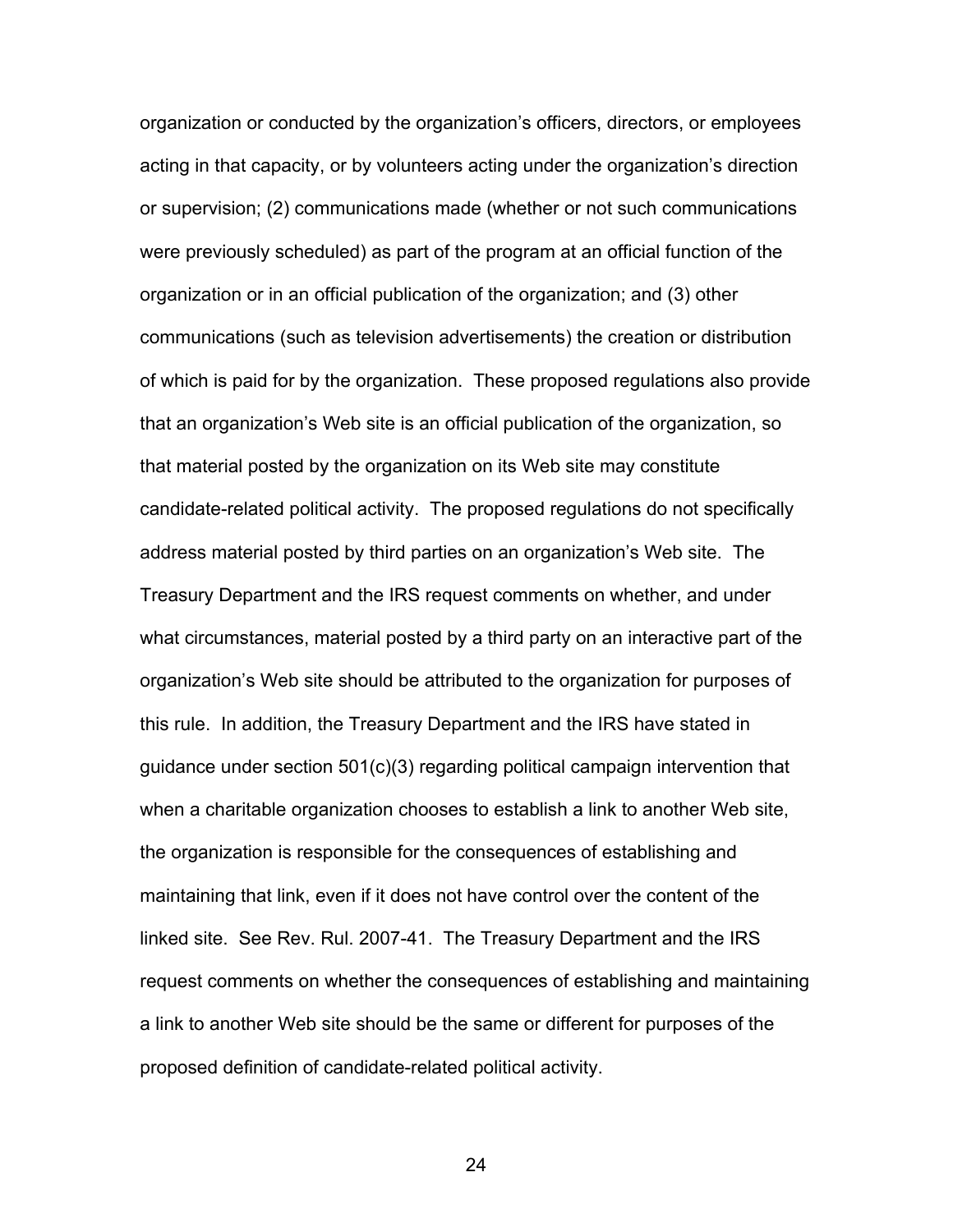#### **Proposed Effective/Applicability Date**

 These regulations are proposed to be effective the date of publication of the Treasury decision adopting these rules as final regulations in the **Federal Register**. For proposed date of applicability, see §1.501(c)(4)-1(c).

#### **Statement of Availability for IRS Documents**

 For copies of recently issued Revenue Procedures, Revenue Rulings, Notices, and other guidance published in the Internal Revenue Bulletin or Cumulative Bulletin, please visit the IRS Web site at http://www.irs.gov or the Superintendent of Documents, U.S. Government Printing Office, Washington, DC 20402.

#### **Special Analyses**

It has been determined that this notice of proposed rulemaking is not a significant regulatory action as defined in Executive Order 12866, as supplemented by Executive Order 13563. Therefore, a regulatory assessment is not required. It also has been determined that section 553(b) of the Administrative Procedure Act (5 U.S.C. chapter 5) does not apply to these regulations. It is hereby certified that this rule will not have a significant economic impact on a substantial number of small entities. This certification is based on the fact that only a minimal burden would be imposed by the rule, if adopted. Under the proposal, if a section 501(c)(4) organization chooses to contribute to a section 501(c) organization and wants assurance that the contribution will not be treated as candidate-related political activity, it may seek a written representation that the recipient does not engage in candidate-related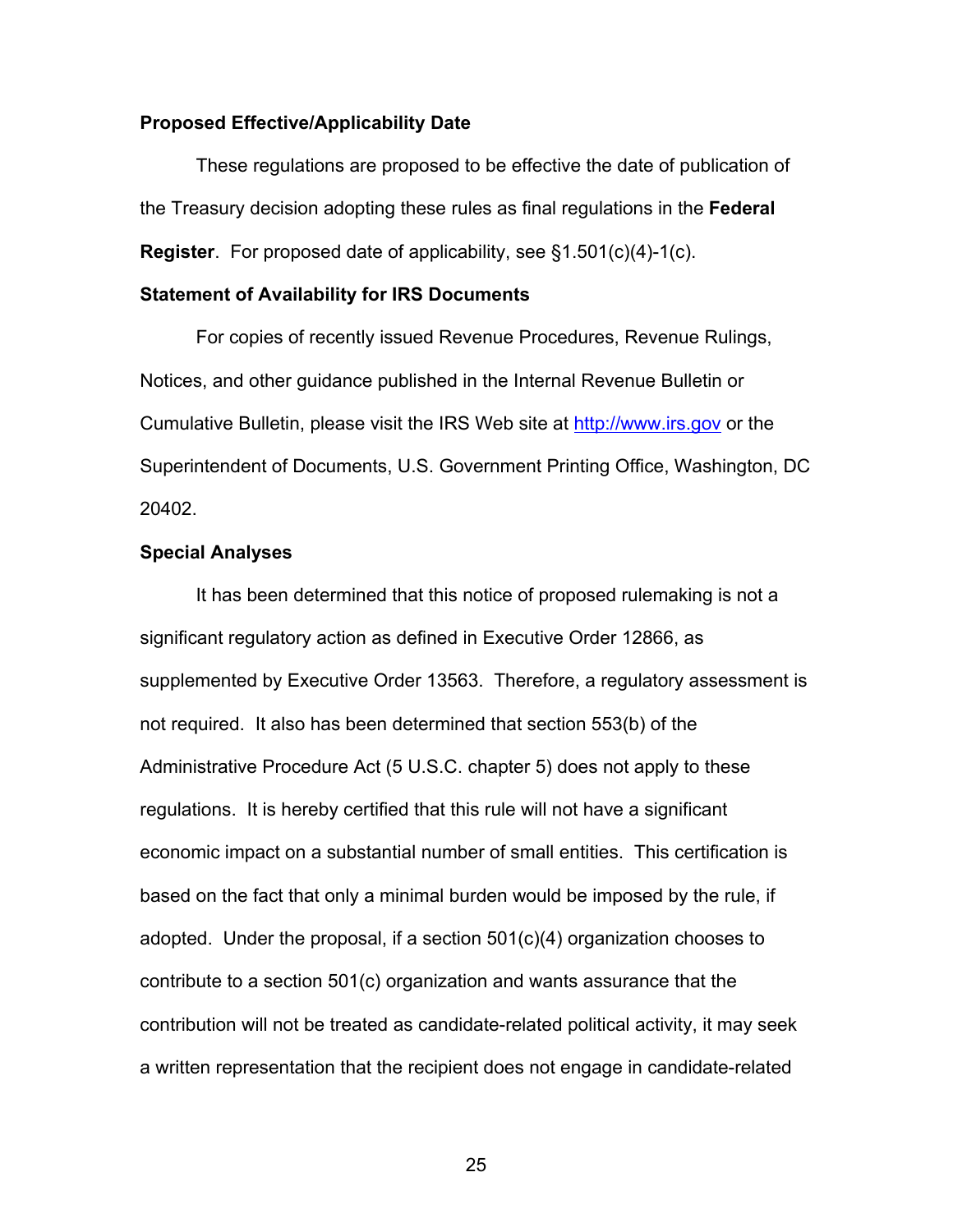political activity within the meaning of these regulations. Therefore, a regulatory flexibility analysis under the Regulatory Flexibility Act (5 U.S.C. chapter 6) is not required. Pursuant to section 7805(f) of the Code, this notice of proposed rulemaking has been submitted to the Chief Counsel for Advocacy of the Small Business Administration for comment on its impact on small business.

#### **Comments and Requests for Public Hearing**

 Before these proposed regulations are adopted as final regulations, consideration will be given to any written comments (a signed original and eight (8) copies) or electronic comments that are submitted timely to the IRS. The Treasury Department and the IRS generally request comments on all aspects of the proposed rules. In particular, the Treasury Department and the IRS request comments on whether there are other specific activities that should be included in, or excepted from, the definition of candidate-related political activity for purposes of section 501(c)(4). Such comments should address how the proposed addition or exception is consistent with the goals of providing more definitive rules and reducing the need for fact-intensive analysis of the activity. All comments submitted by the public will be made available for public inspection and copying at www.regulations.gov or upon request.

A public hearing will be scheduled if requested in writing by any person who timely submits written comments. If a public hearing is scheduled, notice of the date, time, and place for the public hearing will be published in the **Federal Register**.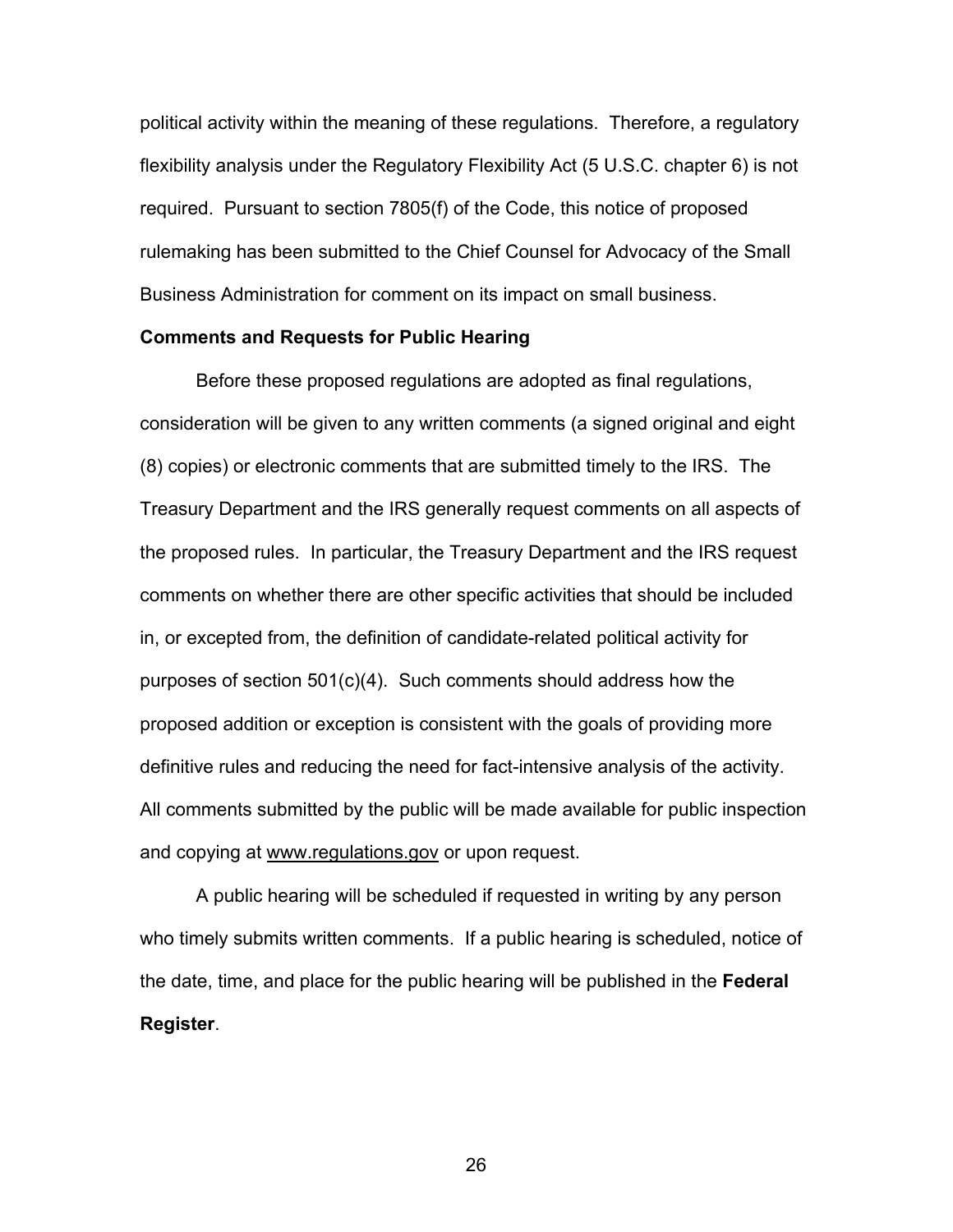## **Drafting Information**

The principal author of these regulations is Amy F. Giuliano, Office of Associate Chief Counsel (Tax Exempt and Government Entities). However, other personnel from the IRS and Treasury Department participated in their development.

### **List of Subjects in 26 CFR Part 1**

Income taxes, Reporting and recordkeeping requirements.

### **Proposed Amendments to the Regulations**

Accordingly, 26 CFR part 1 is proposed to be amended as follows:

PART 1--INCOME TAXES

Paragraph 1. The authority citation for part 1 continues to read in part as follows:

Authority: 26 U.S.C. 7805 \* \* \*

Par. 2. Section 1.501(c)(4)-1 is proposed to be amended by revising the first sentence of paragraph (a)(2)(ii) and adding paragraphs (a)(2)(iii) and (c) to read as follows:

§1.501(c)(4)-1 Civic organizations and local associations of employees.

 $(a) * * * *$ 

 $(2)$  \* \* \*

 (ii) \* \* \* The promotion of social welfare does not include direct or indirect candidate-related political activity, as defined in paragraph (a)(2)(iii) of this section. \* \* \*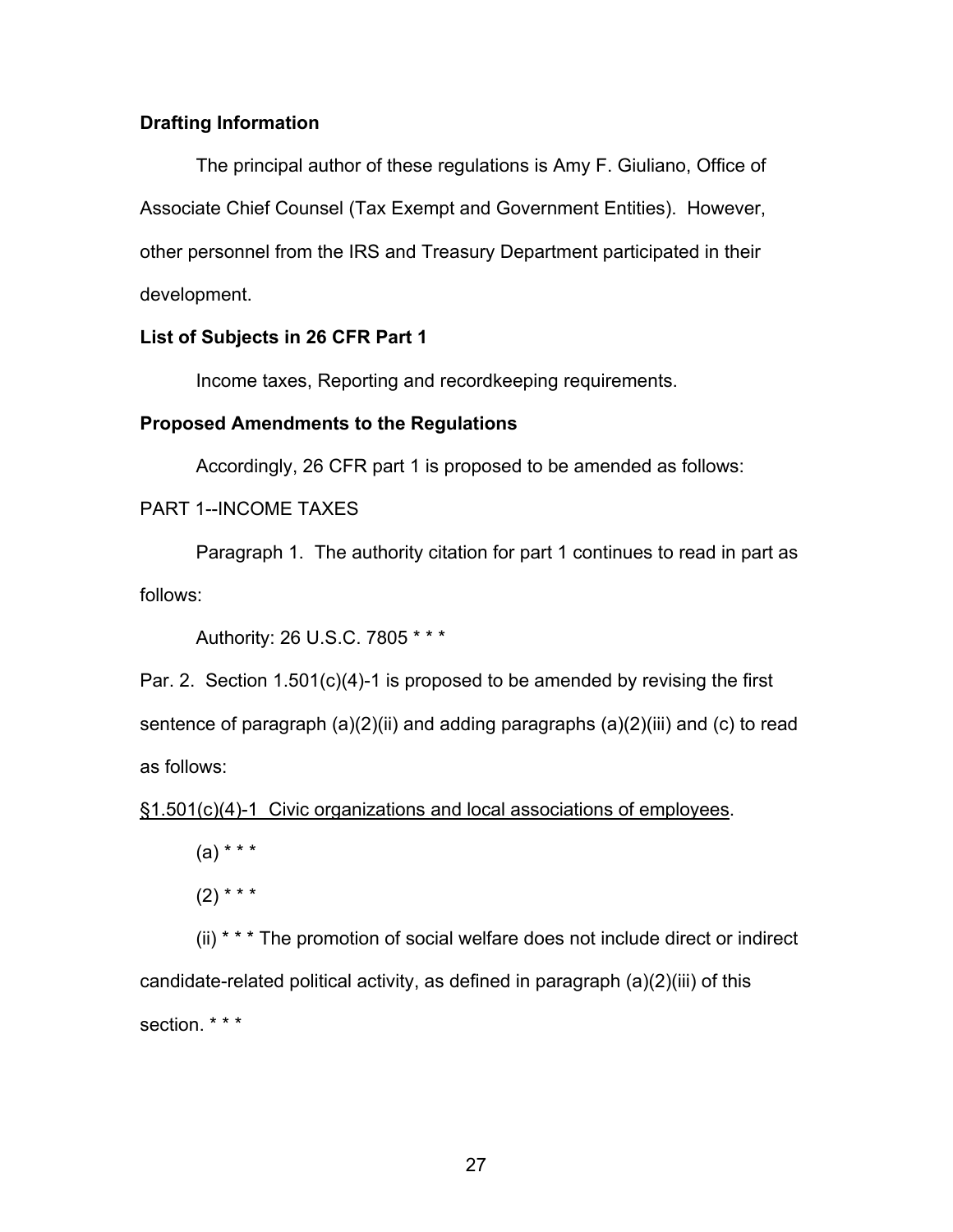(iii) Definition of candidate-related political activity--(A) In general. For purposes of this section, candidate-related political activity means:

(1) Any communication (as defined in paragraph  $(a)(2)(iii)(B)(3)$  of this section) expressing a view on, whether for or against, the selection, nomination, election, or appointment of one or more clearly identified candidates or of candidates of a political party that--

(i) Contains words that expressly advocate, such as "vote," "oppose," "support," "elect," "defeat," or "reject;" or

(ii) Is susceptible of no reasonable interpretation other than a call for or against the selection, nomination, election, or appointment of one or more candidates or of candidates of a political party;

(2) Any public communication (defined in paragraph  $(a)(2)(iii)(B)(5)$  of this section) within 30 days of a primary election or 60 days of a general election that refers to one or more clearly identified candidates in that election or, in the case of a general election, refers to one or more political parties represented in that election;

 (3) Any communication the expenditures for which are reported to the Federal Election Commission, including independent expenditures and electioneering communications;

(4) A contribution (including a gift, grant, subscription, loan, advance, or deposit) of money or anything of value to or the solicitation of contributions on behalf of--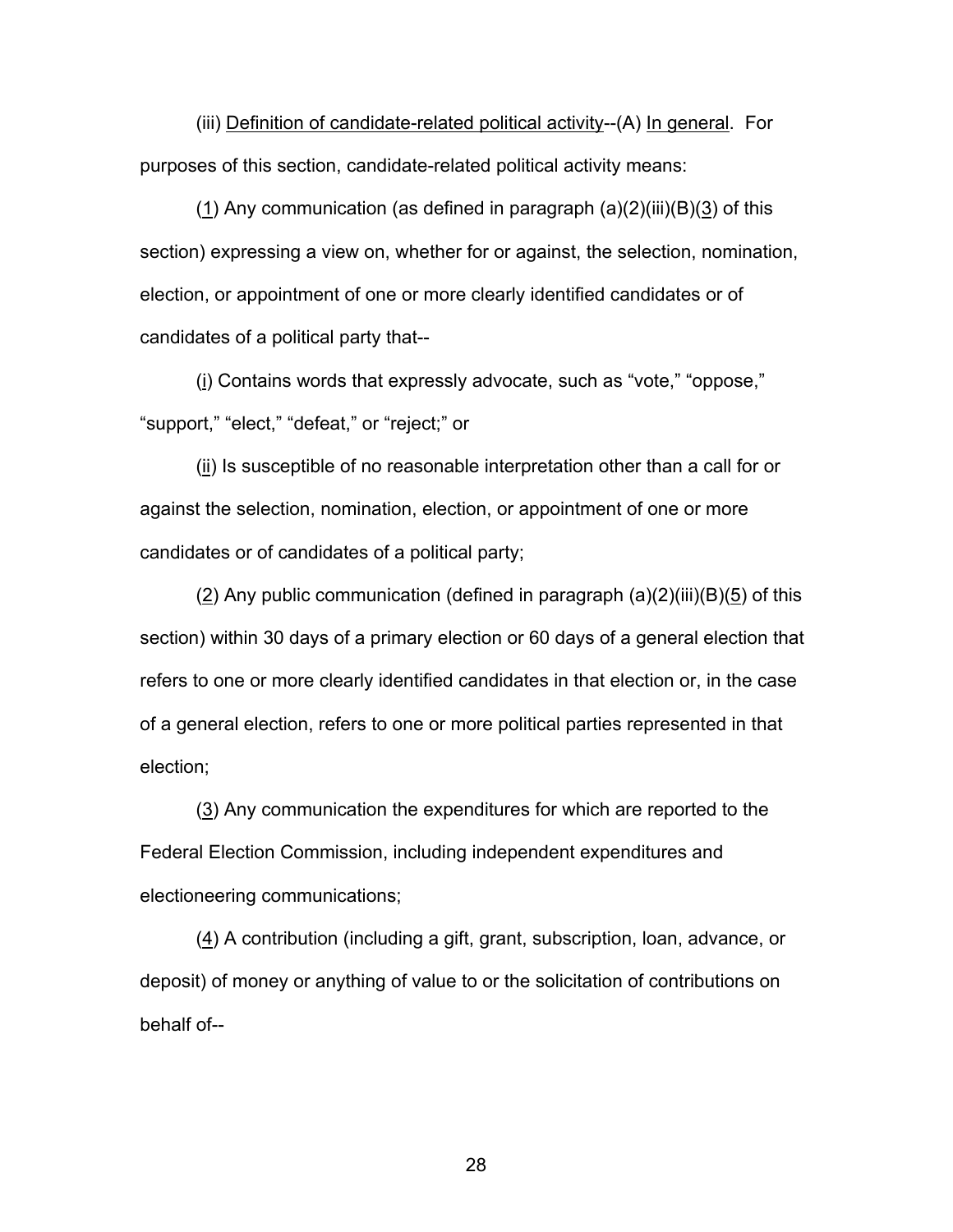(i) Any person, if the transfer is recognized under applicable federal, state, or local campaign finance law as a reportable contribution to a candidate for elective office;

(ii) Any section 527 organization; or

(iii) Any organization described in section 501(c) that engages in candidate-related political activity within the meaning of this paragraph (a)(2)(iii) (see special rule in paragraph  $(a)(2)(iii)(D)$  of this section);

(5) Conduct of a voter registration drive or "get-out-the-vote" drive;

(6) Distribution of any material prepared by or on behalf of a candidate or by a section 527 organization including, without limitation, written materials, and audio and video recordings;

(7) Preparation or distribution of a voter guide that refers to one or more clearly identified candidates or, in the case of a general election, to one or more political parties (including material accompanying the voter guide); or

(8) Hosting or conducting an event within 30 days of a primary election or 60 days of a general election at which one or more candidates in such election appear as part of the program.

(B) Related definitions. The following terms are defined for purposes of this paragraph  $(a)(2)(iii)$  only:

(1) "Candidate" means an individual who publicly offers himself, or is proposed by another, for selection, nomination, election, or appointment to any federal, state, or local public office or office in a political organization, or to be a Presidential or Vice-Presidential elector, whether or not such individual is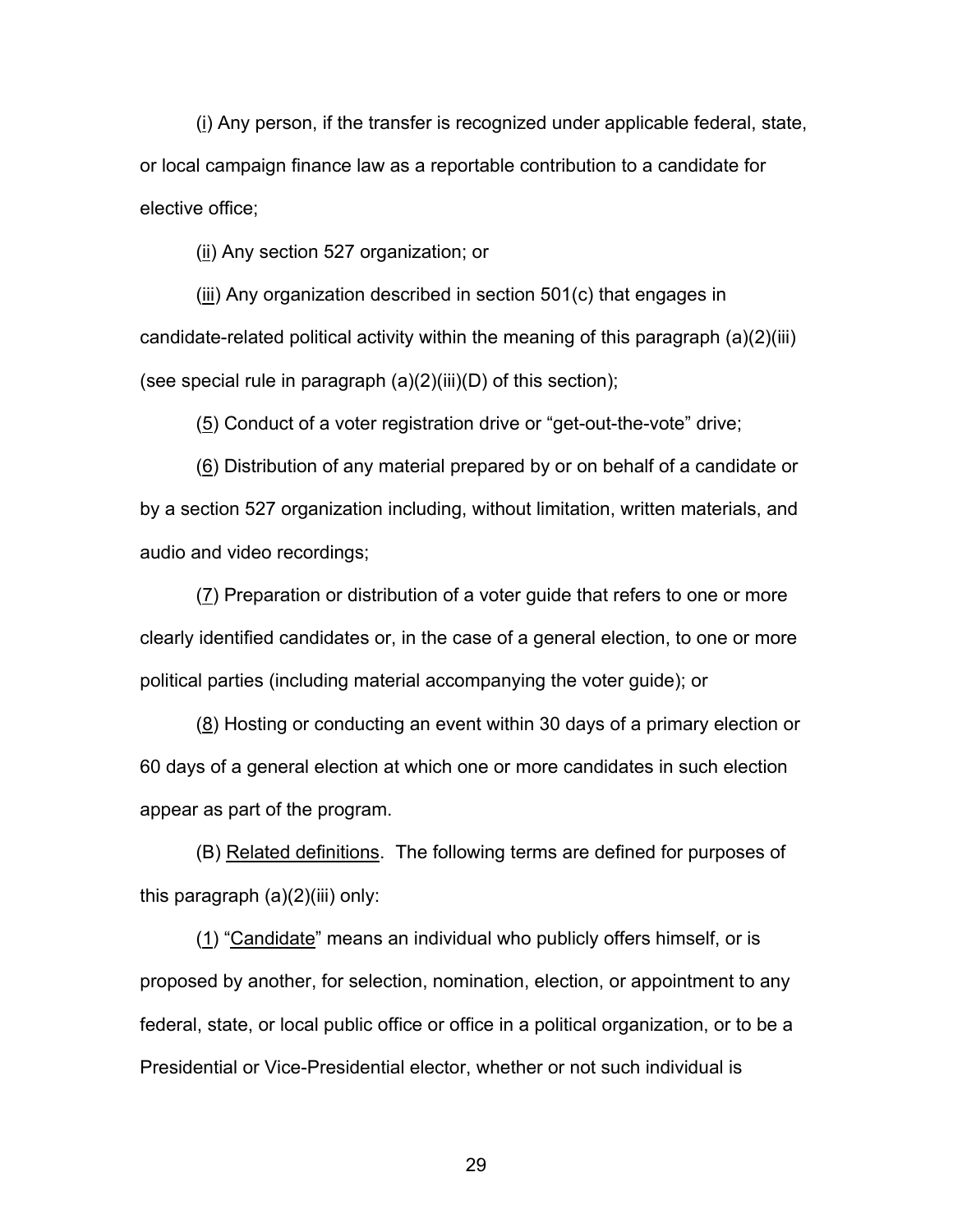ultimately selected, nominated, elected, or appointed. Any officeholder who is the subject of a recall election shall be treated as a candidate in the recall election.

(2) "Clearly identified" means the name of the candidate involved appears, a photograph or drawing of the candidate appears, or the identity of the candidate is apparent by reference, such as by use of the candidate's recorded voice or of terms such as "the Mayor," "your Congressman," "the incumbent," "the Democratic nominee," or "the Republican candidate for County Supervisor." In addition, a candidate may be "clearly identified" by reference to an issue or characteristic used to distinguish the candidate from other candidates.

(3) "Communication" means any communication by whatever means, including written, printed, electronic (including Internet), video, or oral communications.

(4) "Election" means a general, special, primary, or runoff election for federal, state, or local office; a convention or caucus of a political party that has authority to nominate a candidate for federal, state or local office; a primary election held for the selection of delegates to a national nominating convention of a political party; or a primary election held for the expression of a preference for the nomination of individuals for election to the office of President. A special election or a runoff election is treated as a primary election if held to nominate a candidate. A convention or caucus of a political party that has authority to nominate a candidate is also treated as a primary election. A special election or a runoff election is treated as a general election if held to elect a candidate. Any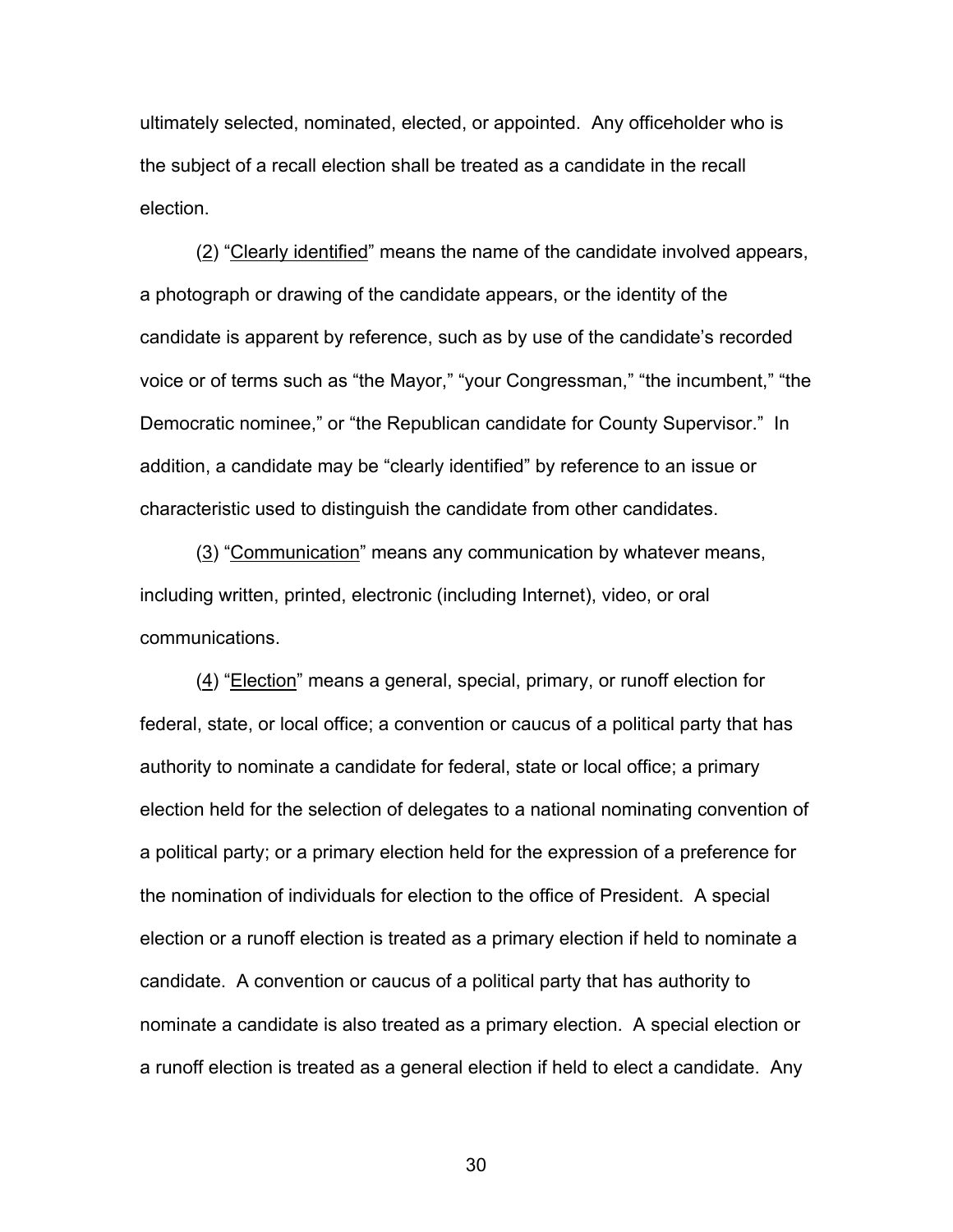election or ballot measure to recall an individual who holds state or local elective public office is also treated as a general election.

(5) "Public communication" means any communication (as defined in paragraph  $(a)(2)(iii)(B)(3)$  of this section)--

(i) By broadcast, cable, or satellite;

(ii) On an Internet Web site;

(iii) In a newspaper, magazine, or other periodical;

(iv) In the form of paid advertising; or

 $(v)$  That otherwise reaches, or is intended to reach, more than 500 persons.

(6) "Section 527 organization" means an organization described in section  $527(e)(1)$  (including a separate segregated fund described in section  $527(f)(3)$ ), whether or not the organization has filed notice under section 527(i).

(C) Attribution. For purposes of this section, activities conducted by an organization include activities paid for by the organization or conducted by an officer, director, or employee acting in that capacity or by volunteers acting under the organization's direction or supervision. Communications made by an organization include communications the creation or distribution of which is paid for by the organization or that are made in an official publication of the organization (including statements or material posted by the organization on its Web site), as part of the program at an official function of the organization, by an officer or director acting in that capacity, or by an employee, volunteer, or other